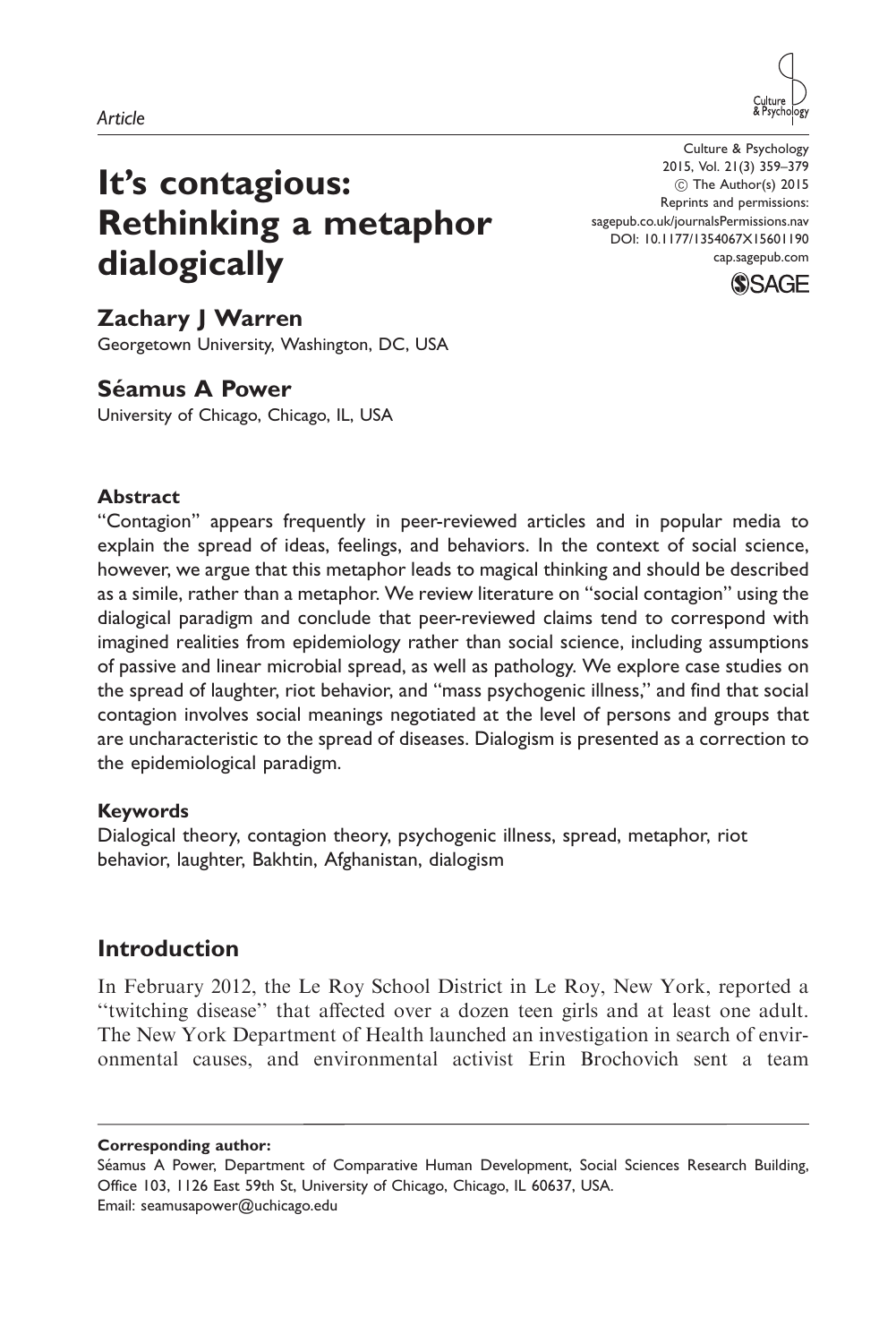to investigate. The school report concluded, ''Extensive research, examination, and testing have revealed...no environmental or infectious cause for this ailment'' (Cox, 2012, p. 1). Yet, doctors treating the girls reported that the tourette-type symptoms were evidence of ''mass hysteria'' that may have been ''spread by social media'' (Dube, 2012).

Language of ''disease'' and ''epidemic'' spread for social phenomena is nothing new. Rust (1999) reports that the Saint John's dance mania began in medieval Europe and appeared in multiple cities between the 14th and 18th centuries. It was characterized by groups of people, sometimes thousands at a time, dancing spontaneously through streets of towns, often until collapsing of exhaustion. Famous outbreaks include one in Aachen, Germany, in 1374 and the dancing plague of 1518. According to mid-19th century physician Dr. Justus Hecker (1837), who wrote a book on the pandemic, these were ''propagated in epidemic fashion by sight'':

It was a convulsion which in the most extraordinary manner infuriated the human frame....It did not remain confined to particular localities, but was propagated by the sight of the sufferers, like a demoniacal epidemic, over the whole of Germany and the neighboring countries to the northwest. (p. 12)

For Hecker, as well as other early theorists like Le Bon (1903), social contagion was akin to social pathology:

Peasants left their plows, mechanics their workshops, house-wives their domestic duties, to join the wild revels, and this rich commercial city became the scene of the most ruinous disorder. Secret desires were excited, and but too often found opportunities for wild enjoyment... Girls and boys quitted their parents and servants their masters, to amuse themselves at the dances of those possessed, and greedily imbibed the poison of mental infection. (Hecker, 1837, pp. 3–4)

An epidemiological paradigm attributes the abandonment of social duties, ''Peasants left their plows,'' ''Girls and boys quitted their parents,'' with ''infection.'' It describes behavior that upsets or disorders social hierarchy with metaphors of sickness. The cause is deemed psychogenic and unknown.

In April 2012, journalistMatthew Aitkens (2002) used similar language to describe a series of incidents at girls' schools in Takhar province, Afghanistan. According to reports, 161 Afghan girls fell ill at a high school in Taloqan, reporting symptoms of dizziness, fatigue, and anxiety. School officials believed they were sick from something in the school's water well, and local female doctors were imprisoned on suspicion of poisoning the water. Samples of the water were sent to a North Atlantic Treaty Organization (NATO) laboratory in Kabul, where investigators found no traces of poison. Less than a month later, at Bibi Hajira girls' high school a few miles away, 127 girls again were taken to the hospital with symptoms of dizziness, anxiety, and cases of fainting. Local authorities were convinced that the Taliban had poisoned their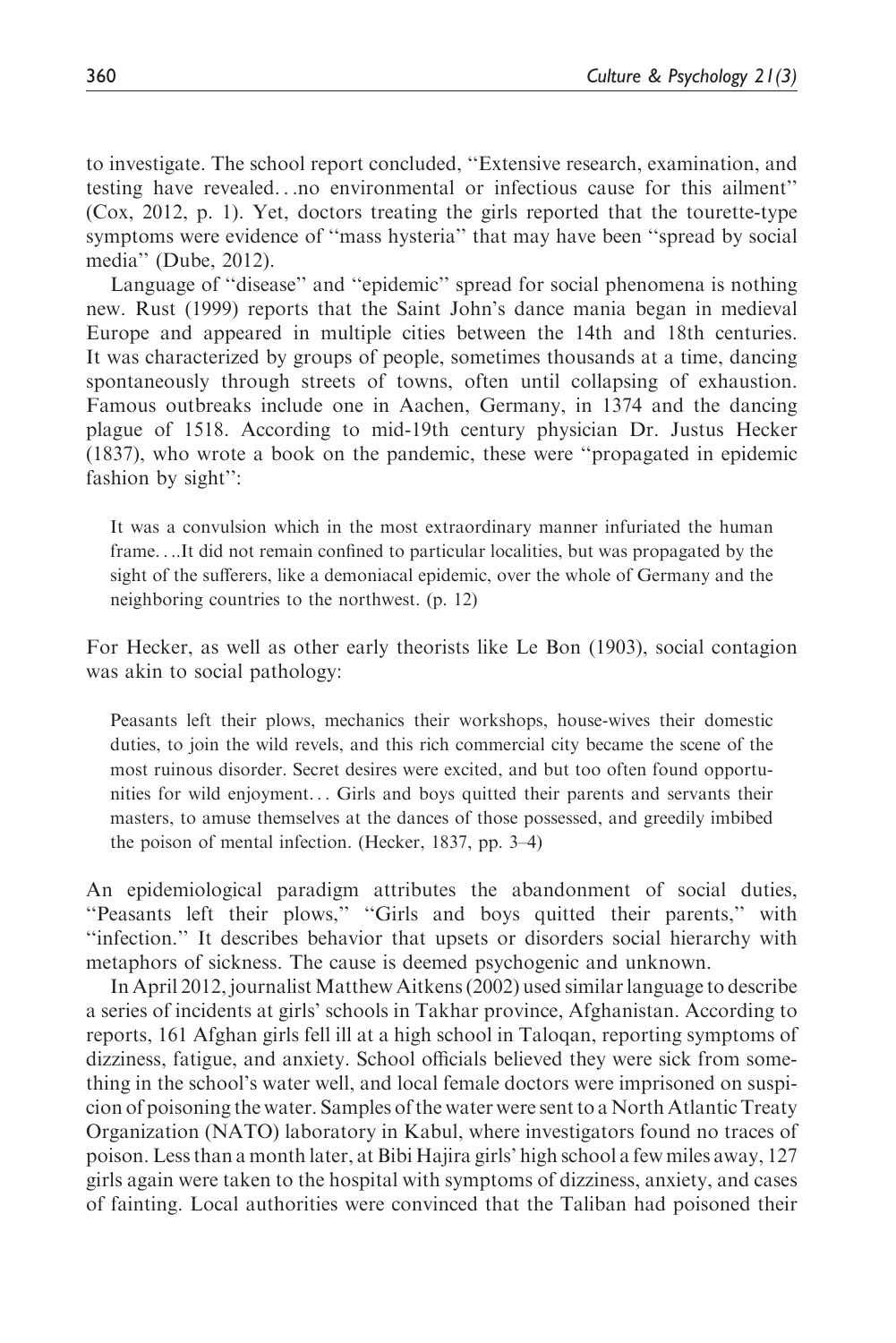water. Again, however, medics could determine no "cause," the lab results for poisoning were negative, and the girls were all released from the hospital. Local medics suggested this was a case of mass psychogenic illness. ''Ground Zero,'' they said, was a girl with epilepsy who suffered a seizure while fetching water from a school well. Her sudden illness triggered mass panic and social contagion.

# The risks of a metaphor

Much has been published in academic journals using rubric of ''social contagion,'' as well as ''infectious psychogenic illness'' (see Table 1). This research uses metaphors borrowed from epidemiology to describe the spread of complex human behavior, beliefs, representations, and ideas (e.g. Sperber, 2000). Princeton University researchers Cannarella and Spechler (2014) recently claimed that precedents for using epidemiological models in other domains are ''well established,'' and cite as evidence Bartholomew (1984); Goffman (1966); Watts (2002) and Bettencourt, Cintern-Arias, Kaiser, and Castillo-Chavez (2006). ''Ideas, like diseases,'' they conclude, ''have been shown to spread infectiously between people before eventually dying out, and have been successfully described with epidemiological models'' (p. 1). The Princeton researchers further suggest that there may be ways to "immunize" a population "infected" with an idea through computational modeling of the contagion. However, these models only work if ideas spread the way diseases do, for the same reasons. They are not diseases and do not spread for the same reasons that diseases spread, through mere contact. Place Helen Keller in a room with two persons, one person with a contagious idea (or twitch, or laugh, or dance) and one person coughing from influenza, and the only thing she will catch is a cold. Place a group of dance-crazed Europeans in a Taliban-controlled district of rural Afghanistan, and no one will dance in the street with them. (Instead, the dancers might be arrested or stoned, and perhaps stoning behavior would spread like a contagion.) Ideas, beliefs, and behavior are normatively regulated and made up of meanings and symbols, whereas diseases are made of biological agents, and the mechanisms of transfer are different.

The word contagion is itself a symbol that has spread in the social sciences at rapid rate. In a recent edition of *Clinical Psychological Science*, for example, Haeffel and Hames (2013) report findings that depression is ''contagious'' among college students. The mere presence of depression in one roommate increases the likelihood of depression in another, they say, and this is why it is called ''contagious.'' They further suggest that some individuals have more ''cognitive vulnerability'' to contagion than others, and that this research ''opens the door for an entirely new line of research'' (p. 81). However, it does not.

To illustrate, we review several applications of social contagion theory in social science. In doing so, we address two assumptions made in claims such as those by Haeffel and Hames: (1) that contagion is a measurable phenomenon, an assumption based very much in the biological sciences, and (2) contagion spreads in a comparable fashion to the contagion of a sickness. Both assumptions are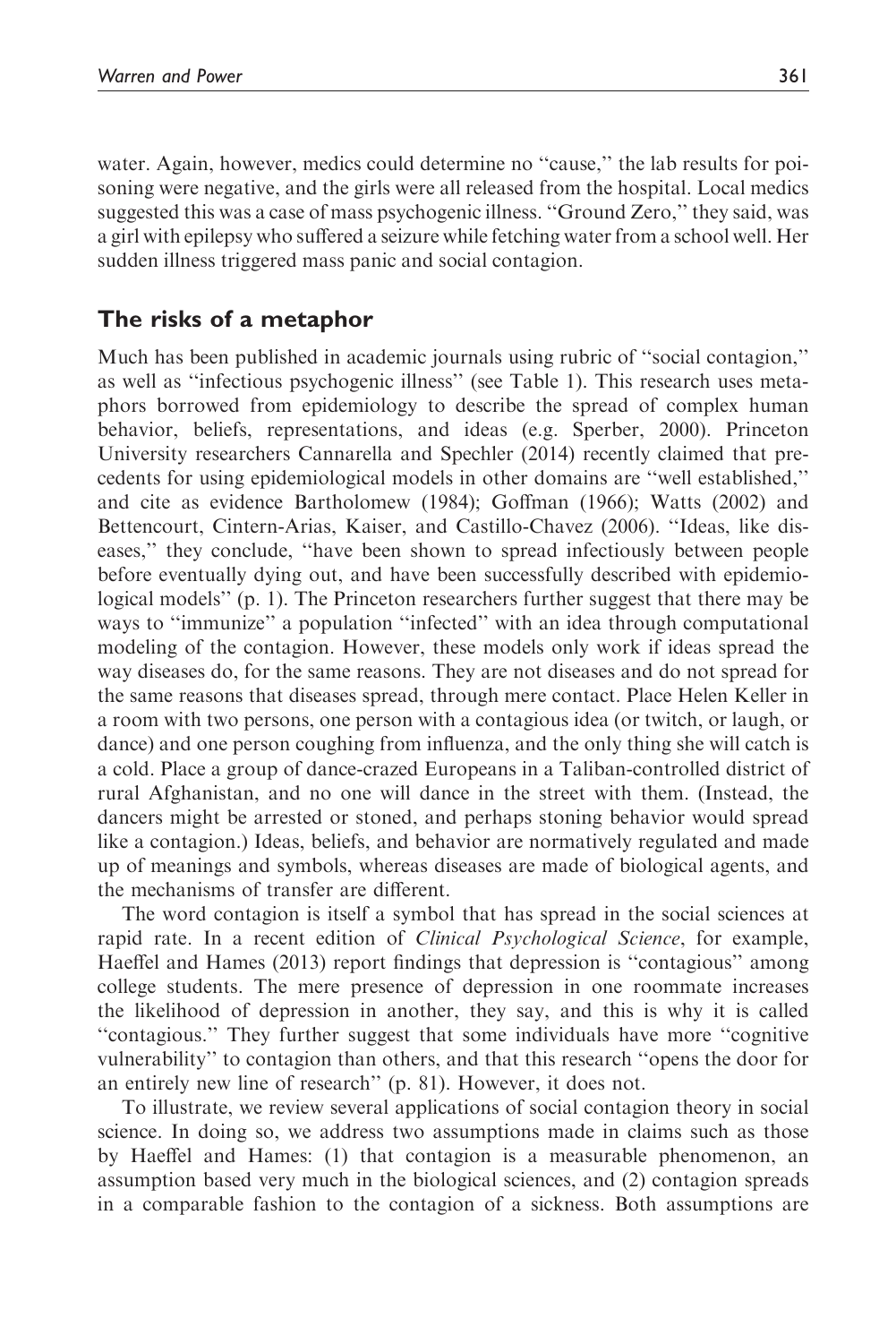|                 |                                                                                        |                                                                                    | Research                        | Conceptual<br>model<br>(linear/<br>dialogic/ |
|-----------------|----------------------------------------------------------------------------------------|------------------------------------------------------------------------------------|---------------------------------|----------------------------------------------|
|                 | Authors                                                                                | Type(s) of social contagion                                                        | approach                        | hybrid)                                      |
| T               | McDougall (1920)                                                                       | Crime                                                                              | Conceptual/<br>theoretical      | Linear                                       |
| $\overline{2}$  | Blumer (1939)                                                                          | Crazes, manias, fads, financial<br>panic, patriotic hysteria                       | Conceptual/<br>theoretical      | Linear                                       |
| 3               | Milgram, et al. (1969)                                                                 | Crowd formation                                                                    | Ouantitative                    | Linear                                       |
| 4               | Russel, et al. (1976)                                                                  | <b>Jaywalking</b>                                                                  | Quantitative                    | Linear                                       |
| 5               | Stephenson and Fielding<br>(1971)                                                      | Social rule violation                                                              | Quantitative                    | Linear                                       |
| 6               | Kerckhoff and Back (1968);<br>Cohen, et al. (1978);<br>Colligan and Murphy<br>(1982)   | Psychogenic illness                                                                | Qualitative and<br>quantitative | Dialogic                                     |
| 7               | Goethals and Perlstein<br>(1978); Wheeler and<br>Levine (1967) Wheeler<br>(1966)       | Aggression in response to<br>socially undesirable<br>opinions                      | Quantitative                    | Linear                                       |
| 8               | Freedman and Perlick (1979)                                                            | Expressions of appreciation                                                        | Quantitative                    | Linear                                       |
| 9               | Pennebaker (1980)                                                                      | Coughing                                                                           | Quantitative                    | Linear                                       |
| $\overline{10}$ | Freedman, Birsky, and<br>Cavoukian (1980)                                              | Expressions of enjoyment                                                           | Quantitative                    | Linear                                       |
| Ш               | Freedman, et al. (1980)                                                                | Applause                                                                           | Quantitative                    | Linear                                       |
| 12              | Kirby and Corzine (1981)                                                               | Stigma                                                                             | Qualitative                     | Linear                                       |
| 13              | Phillips (1983); Sheehan<br>(1983)                                                     | Aggression in dispersed<br>communities exposed to<br>mass media                    | Quantitative                    | Linear                                       |
| 4               | Rozin and Nemeroff (1990,<br>2002); Rozin, Millman,<br>and Nemeroff (1986)             | Disgust                                                                            | Quantitative;<br>conceptual     | Linear                                       |
| 15              | Crandall (1988)                                                                        | Binge eating in sororities                                                         | Quantitative                    | Linear                                       |
| 16              | Sullins (1991)                                                                         | Mood convergence in a<br>waiting room                                              | Quantitative                    | Linear                                       |
| 17              | Rowe, Chassin, Presson,<br>Edwards, and Sherman<br>(1992); Ritter and<br>Holmes (1969) | Restraint reduction and<br>teenage smoking                                         | <b>Ouantitative</b>             | Linear                                       |
| 18              | Rogers and Rowe (1993)                                                                 | Sex among youth                                                                    | Quantitative                    | Linear                                       |
| 19              | Levy and Nail (1993)                                                                   | Hysterical contagion, echo<br>(or imitation) contagion,<br>disinhibitory contagion | Quantitative                    | Linear                                       |

Table 1. Illustrative studies of social contagion.

(continued)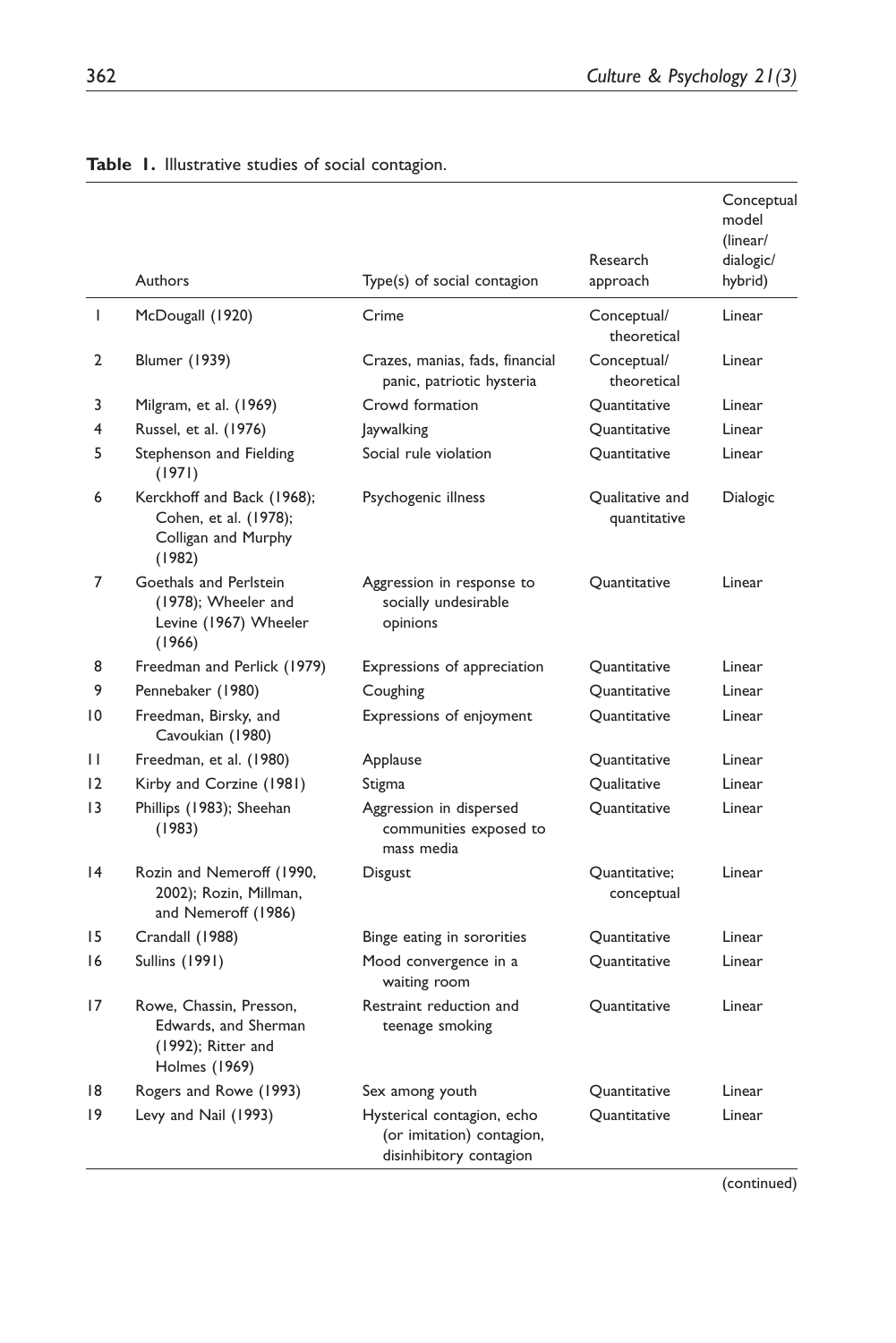### Table 1. Continued

|    | Authors                                                                                                       | Type(s) of social contagion                                                                             | Research<br>approach       | Conceptual<br>model<br>(linear/<br>dialogic/<br>hybrid) |
|----|---------------------------------------------------------------------------------------------------------------|---------------------------------------------------------------------------------------------------------|----------------------------|---------------------------------------------------------|
|    |                                                                                                               |                                                                                                         |                            |                                                         |
| 20 | Behnke, Sawyer, and King<br>(1994)                                                                            | Anxiety                                                                                                 | Quantitative               | Linear                                                  |
| 21 | Rogers (1995); Bass, Mahajan,<br>and Muller (1990)                                                            | Consumer behavior                                                                                       | Quantitative               | Linear                                                  |
| 22 | Jones and Jones (1995)                                                                                        | Criminality                                                                                             | Quantitative               | Linear                                                  |
| 23 | Ennett, Flewellinh, Lindrooth,<br>and Norton (1997); Rowe,<br>Chassin, Presson, Edwards<br>and Sherman (1992) | Substance abuse (alcohol,<br>cigarettes, marijuana)                                                     | <b>Ouantitative</b>        | Linear                                                  |
| 24 | Gump and Kulik (1997)                                                                                         | Fear                                                                                                    | Quantitative               | Linear                                                  |
| 25 | Jones (1998)                                                                                                  | Delinquency                                                                                             | Quantitative               | Linear                                                  |
| 26 | Marsden (1998)                                                                                                | Self-Harm, Aggression, Social<br>Rule Violation, Consumer<br>Behavior, Financial<br>Behavior, Hysterias | Conceptual/<br>theoretical | Linear                                                  |
| 27 | Lux (1998); Temzelides<br>(1997)                                                                              | Financial investing                                                                                     | Conceptual/<br>theoretical | Linear                                                  |
| 28 | Bakker and Schaufeli (2000);<br>Bakker, LeBlanc, &<br>Schaufeli (2005)                                        | Occupational burnout among<br>teachers, nurses                                                          | Quantitative               | <b>Linear</b>                                           |
| 29 | Rozin and Nemeroff (2002);<br>Rozin, Millman, and<br>Nemeroff (1986)                                          | Perceived transfer of a<br>physical, mental, or moral<br>"essence" from a source<br>to a target         | Quantitative               | Linear                                                  |
| 30 | Videan, Fritz, Schwandt,<br>Smith, & Howell, et al.<br>(2005)                                                 | Expressions of aggression<br>or affiliation among<br>chimpanzees                                        | Ouantitative               | Linear                                                  |
| 31 | Beer (2007)                                                                                                   | Political attitudes, ideas,<br>and behaviors                                                            | Conceptual/<br>theoretical | Linear                                                  |
| 32 | Loersch and DeMarree<br>(2008); Henk, et al. (2004)                                                           | Goal contagion                                                                                          | Quantitative               | l inear                                                 |
| 33 | Rozin and Wolf (2008)                                                                                         | Land attachment                                                                                         | Quantitative               | Linear                                                  |
| 34 | Warren, et al. (2009); Provine<br>(2000)                                                                      | Laughter                                                                                                | Quantitative               | Linear                                                  |
| 35 | Dezecache, Conty, Chadwick,<br>Philip, Soussigan, Sperber,<br>and Grèzes (2013)                               | Emotional contagion                                                                                     | Quantitative               | Linear                                                  |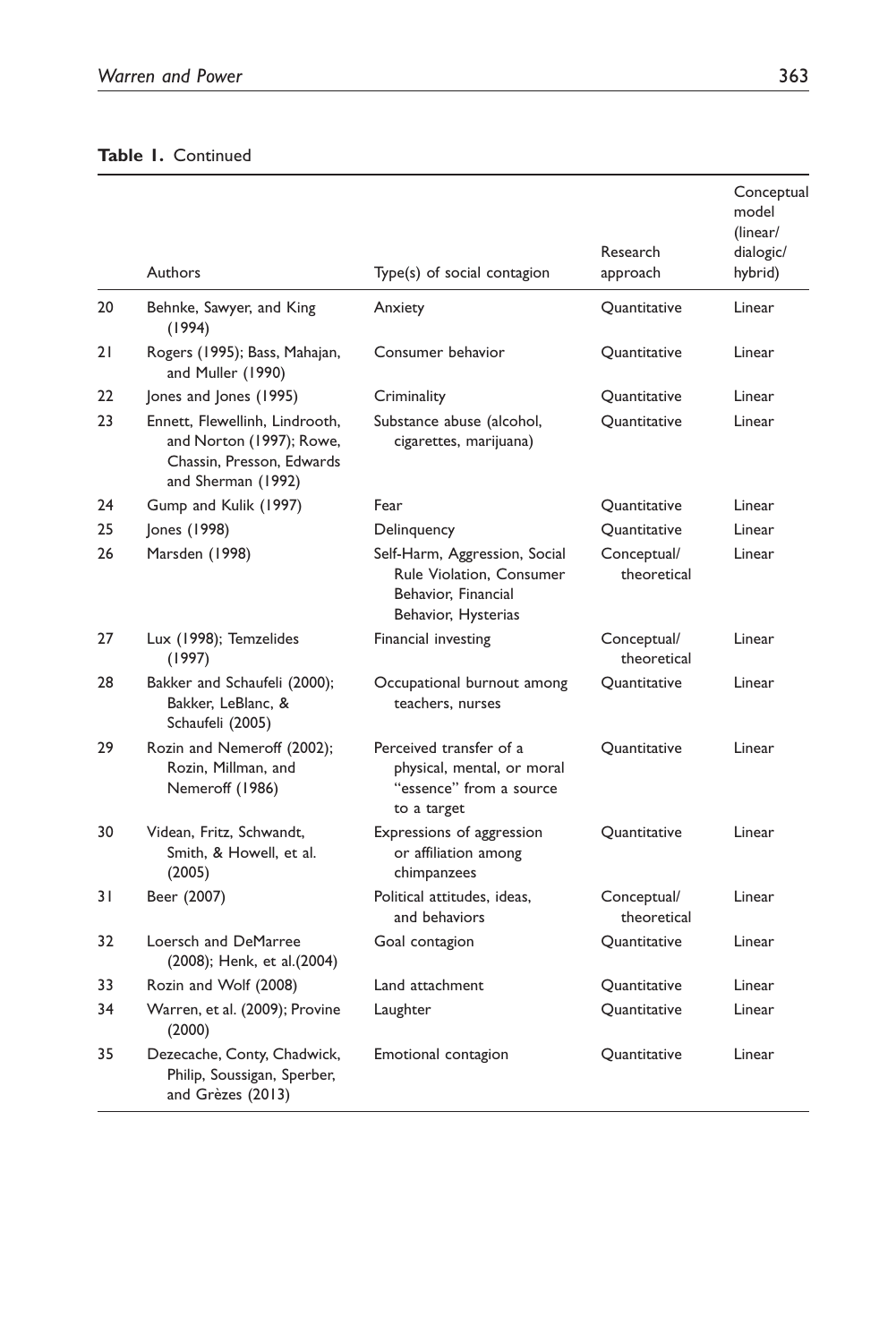incorrect. For the first, ''contagion'' is a metaphor used as an adjective, and not a scientific measure. Metaphor, Stanley Kune (1979) wrote, works by ''creating or calling forth the similarities'' between one thing and another (p. 533). One may say that depression spreads like a sickness, but the spread of a sickness can be measured in a Petri dish, whereas no cells carry depression, even if it the condition of depression is embodied with correlates in cellular organization. If depression is not an epidemic infection, it therefore cannot be described mathematically using measures of epidemic threshold and critical mass dynamics for contagion, for example (see, e.g. Dietkmann & Heesterbeek, 2000; Dodds & Watts, 2004). Yet, models of social contagion continue to be used to explain the spread of disgust, fear and anxiety, and many other emotions and conditions that are not primarily microbial in origin. Both Haeffel and Hames (2013) and Cannarella and Spechler (2014) further suggest that the spread of the idea can be contained the way biological agents are contained, such as quarantine or forms of immunity.

Metaphors are important in the social sciences (see Macpherson, 1999), but the problem is that while they reveal, they also conceal. The word metaphor is derived from the Greek metaphora, to transfer, and one of the functions of metaphors in communication is to transfer the qualities of one thing to another. To say, ''All the world's a stage'' is to transfer the qualities of theatre to life, for example. But metaphors also convey assumptions from their original contexts that may not fit their new context. Natural science metaphors in particular have a half life when applied to the social sciences. Applying metaphors from the biological domain to the domain of culture, communication, and social interaction rarely increases the metaphor's explanatory power and in many cases, weakens it. Bennett and Hacker (2003) illustrate the reverse of this in the mereological fallacy, where metaphors of human and social experience are applied to neuroscience. To say that the brain ''thinks,'' the hippocampus ''remembers,'' and neurons ''talk,'' is intuitively revealing, yet also conceals how the brain really works at the level of cells and biology. In the same way, depression is not contagious. Rather, depression spreads like a contagion. That small shift, from a metaphor to a simile, is enough to reduce the risk of magical thinking and imaginative leaps that metaphor tends to invite.

The second assumption of social contagion theory is that social contagion is comparable to microbial contagion. For this to be true, the objects of natural science models should be comparable to the subjects of social science. However, the comparisons are limited (see Power, 2015). Feelings, behaviors, and thoughts are not generated or replicated the way the HIV/AIDS virus is generated and replicated. There are elements in subjects that are absent in objects, such as meaning, language, and social context. A microbe is not conscious of itself. The contagious spread of Ebola requires only contact with bodily fluids, whereas the spread of laughter requires a complex combination of voluntary and involuntary behavior and shared affect. While it is nonetheless tempting to suggest that depression is spread ''via contagion'' (see Haeffel & Hames, 2013, p. 81), it is also true that depression is not caused by a metaphor.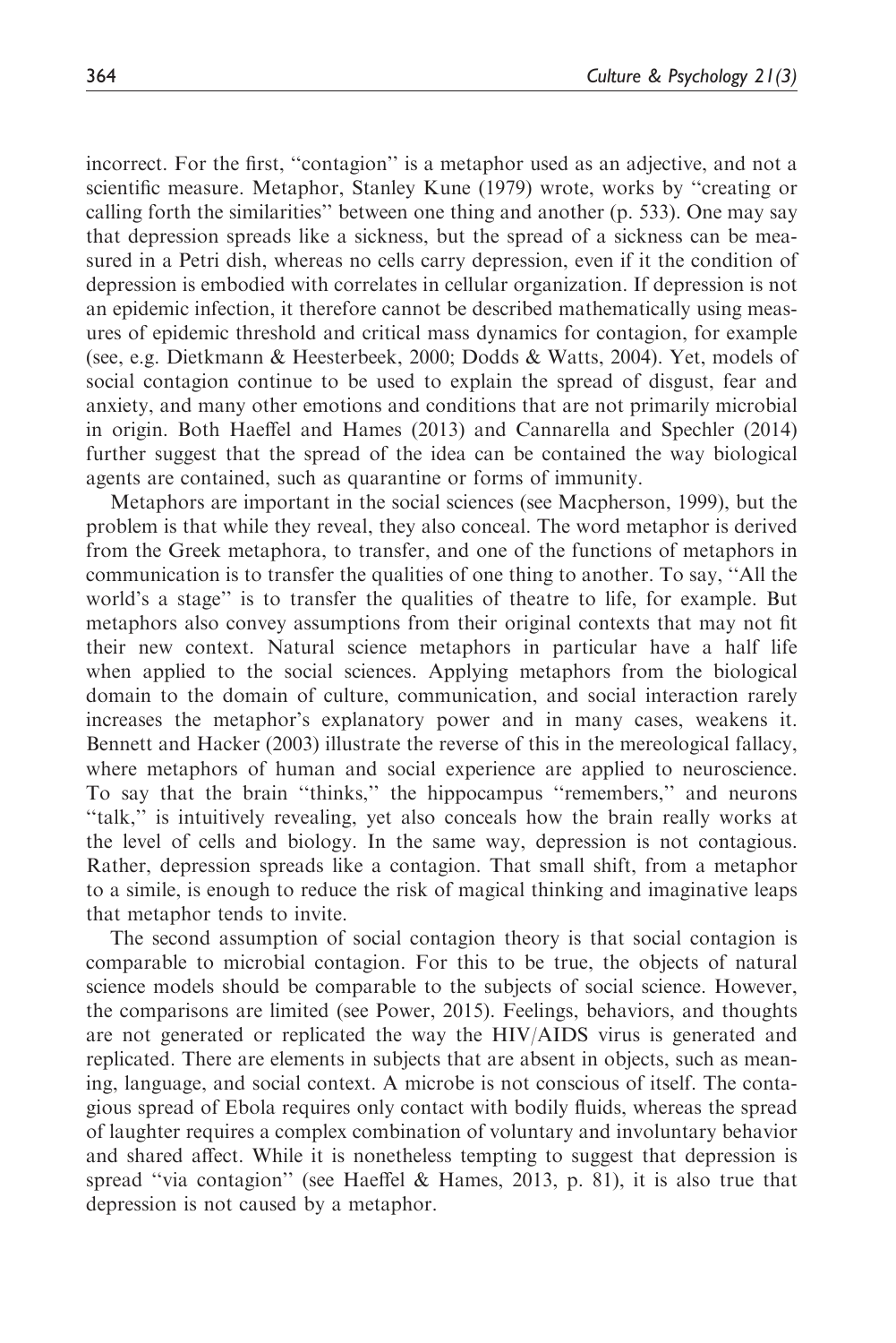On the one hand, this appears to be mere semantic debate. All metaphors are imprecise, and to call something contagious is to suggest it can spread rapidly from person to person. On the other hand, the contagion metaphor continues to be taken seriously as a substantive claim in various journals and is used to explain the spread of speeding while driving (Connolly & Agberg, 1993), the spread of goals (Henk, Gollwitzer, & Hassin, 2004), the spread of emotions (Kevrekidis, Skapinakis, Damigos, & Mavreas, 2008; Lundqvist, 2008), and the spread of "psychogenic illnesses'' through social media (Dube, 2012). One of the authors of the present article is complicit, having argued that laughter among children is ''contagious'' (Warren, Etcoff, Wood, Taylor, & Marci, 2009). Contagion is a metaphor that unnecessarily simplifies complex human behavior. As a metaphor, it appeals to the imagination. Metaphor is a language of romance and magic. Shakespeare's Juliet would not have been wooed if Romeo had said to Juliet, ''Thy eyes are... like eyes. And thy lips...like lips.''

These are neither new nor trendy, however, as biological metaphors of contagious spread have long held appeal in social sciences. One of the earliest uses appears in LeBon's description of mass hysteria in 1903. Decades later, contagion was used to explain a wide array of phenomena in psychiatry (Redl, 1949), sociology (Blumer, 1939), and psychology (Levy and Nail, 1993; Marsden, 1998). What the metaphor conveys is a powerful image of spread and what it lacks is explanatory power. Many have written ''toward a theory'' (Wheeler, 1966), or to ''revisit'' a theory (Sullins, 1991) about contagion, and Doherty (1997) even developed a scale, but each time, same empirical and epistemological weaknesses resurface and so-called ''lines of research'' are dropped in the water. Contagion is a metaphor and not a measure. Microbes are objects, rather than subjects.

In this article, we argue that a wide body of research on 'social contagion' should be rethought using a new set of assumptions, designed for the social sciences. These assumptions are ''dialogical,'' a term introduced in the late 19th century by Mikhail Bakhtin in his work on literary theory, because they hold interactions to be more interesting than static one-way communications. Dialogical assumptions have been applied to the study of interactions within the self (e.g. Hermans, 2001), to interactions between individuals (e.g. Gillespie, 2011), to interactions between individuals and groups (see Bakhtin, 1981), and to interactions between groups (Power, 2011). These are increasingly used in socialpsychological (Markova´, 2003), neuropsychological (Thibault, 2000), and sociological (Camiac & Joas, 2003) analyses. While dialogic applications and approaches differ, we refer to this body of work collectively as the dialogical paradigm (see Gillespie & Cornish, 2014; Hermans, 2001; Linell, 2009; Markova´, 2003; Märtsin, Wagoner, Aveling, Kadianaki, & Whittaker, 2011). The dialogical paradigm characterizes human thoughts, behaviors, and feelings as dialogues that take place between and within persons and groups. In simple terms, dialogue is characterized by communication and meaning-making, without specifying further whether these are conscious or unconscious, verbal or non-verbal, within a person or between persons. A dialogical paradigm approaches the contagious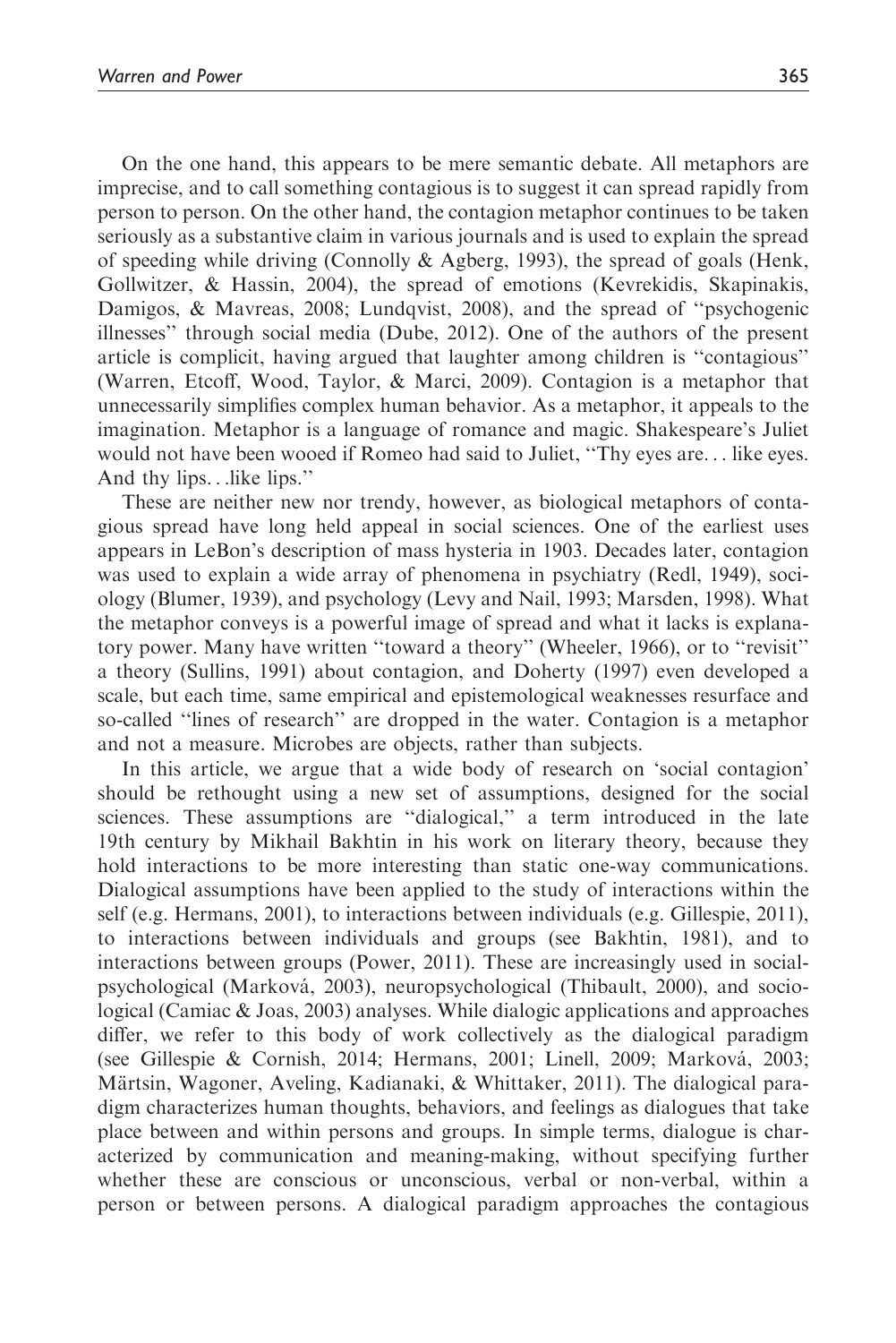spread of a behavior, such as laughter, and asks questions about how laughter is meaningful to those participating in it, who the laughter is performed for, and how the laughter is involved in meaning-making for those participating in it. This is important because the use of a pathologizing paradigm increases the risk that persons or ideas are represented as passive agents onto which meanings of victimhood or aggression can be assigned by in-power groups, such as media, police, or governments.

Theories within the dialogical paradigm include theories of inter-group analysis, such as the theory of dialogic action (Freire, 1970), theories of analysis between persons and groups, such as the theory of dialogic imagination and dialogic learning (Bakhtin, 1981; Koschmann, 1999), and theories focused on within-person, I–Me conversations, such as Dialogical Self Theory (Hermans, 2001; Soler, 2004). The dialogical paradigm corrects epidemiological metaphors because only persons and groups can dialogue. Viruses, bacteria, and biological agents cannot make meaning out of their social world the way persons do and do not negotiate and choose to participate in ''contagion'' the way humans do. To illustrate, we begin by reviewing the earliest applications of the contagion metaphor, demonstrating how an epidemiological paradigm regards ''transmission'' of behaviors and ideas as passive, linear, and pathological. We highlight how it has contributed to pseudo-science claims about sexual hysteria, the spread of mob behavior, and dancing crazes, for example.

### Review of contagion claims

Observed contagion was documented in the late 19th century for ''hysteria'' and has been studied empirically in social science since in the mid-20th century. Research has largely focused on the spread of behaviors considered undesirable or problematic such as sickness, smoking, and rioting. With few exceptions, it has assumed a linear, passive, and pathological, microbial model for understanding contagious spread. These claims tend to coincide with quantitative, rather than qualitative, methods of analysis, as illustrated in Table 1.

When Le Bon (1903) proposed contagion as a topic in social psychology in his seminal book, The Crowd, he focused his analysis on the hysteria of angry mobs. Le Bon called it a ''phenomena of a hypnotic order'' (p. 33). Those experiencing contagion were under a kind of spell, hypnotized and therefore unable to control their own behaviors. Social contagion for Le Bon and a handful of thinkers before him, including Hippolyte Taine, was akin to transfer of a disease. Analysis therefore focused on understanding behavioral epidemics, and the goal or purpose was to devise a method of treatment. By transferring the metaphor from epidemiology to social science, LeBon transferred the assumption that a study of contagion is a study of disease. Also transferred was the idea that social contagion might be treated like a disease and explained using epidemiological terms like pathogen, sickness, quarantine, immunity, infection, and vulnerability.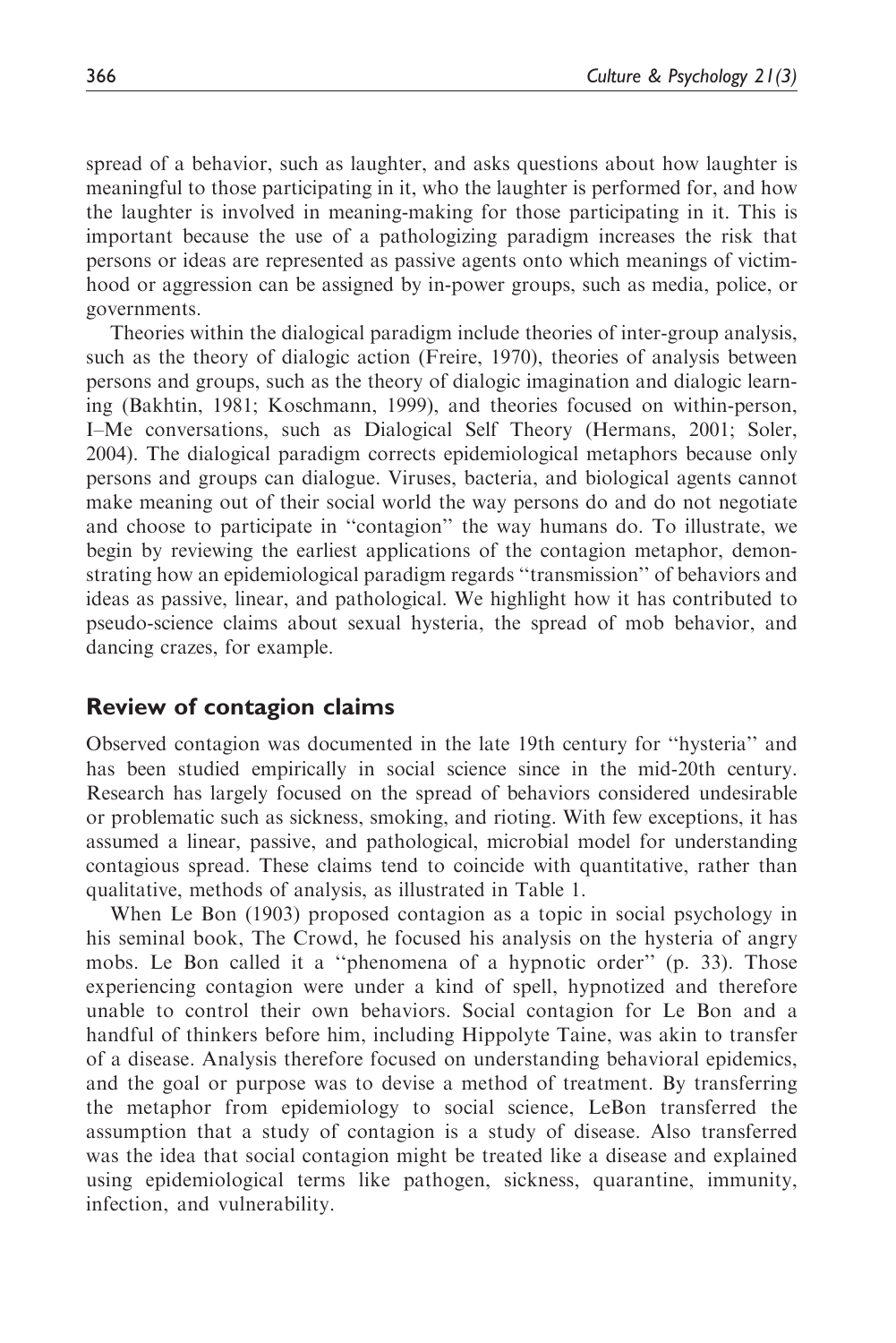Stott and Drury (2012) suggest that this epidemiological model helps explain why governments and right-wing political media use the contagion metaphor to explain the spread of behavior during rioting. In-power groups such as the government or police force can represent events such as the recent UK riots in August, 2011, as being senseless acts of ''contagious violence'' committed by ''madmen'' and ''hoodlums'' who are ''sick'' and have no justifiable or legitimate reasons for rioting. By representing rioters and the spread of violence during a riot using a pathological model, governments can distance themselves from any implication in the riots such as the creation and enforcement of negative or ineffective socioeconomic policies. By implying that rioters are ''sick'' or ''diseased,'' this metaphor removes responsibility from the actions (or inaction) of government agents (e.g. the police) in the inception and proliferation of violent rioting (Reicher and Stott, 2011).

Behaviors (e.g. rioting, in Reicher & Stott, 2011) and ideas (e.g. ''the world is flat,'' in Russell, Wilkins, & Jenkins 1997) do not spread in a senseless manner (see also Drury and Reicher, 2009; Gillespie, 2008; Moscovici, 1976/2008; Reicher, 1996). If they did, we would not be able to explain why some ''catch'' them and others do not. We would be unable to explain how, and why, contagious behavior, such as rioting, eventually stops. Microbial metaphors of linear, passive, pathological spread are therefore sometimes antithetical to complex explanations. For instance, if a behavior is inherently contagious, it makes no sense to factor in social positioning theory (see Harré, Moghaddam, Cairnie, Rothbart, & Sabat, 2009), which assumes that social position, social meaning, and social norms play a role. The pathological model of spread is therefore overly simplistic and incomplete (Drury and Reicher, 2009; Stott and Drury, 2012). Researchers interested in ''social contagion'' should assume that sociocultural and historical norms, meaning systems, and social position influence the interpretation, expression, and spread of contagion. We know, for example, that crowd behavior can be understood in complex terms of an individual's ''conformity to salient local [group] norms'' using the social identity model of deindividuation effects (SIDE) (Reicher, Spears, & Postmes, 1995), and in response to pre-existing emotions and goals, both conscious and unconscious. A contagion model would identify members of the crowd as 'infectors' and those exposed as 'infected,' revealing nothing.

There are also errors in the attribution of cause. Underlying mechanisms of ''cause'' in natural science are often different than social science. Contagion is consistent with empiricist models of causation, such as advanced by David Hume, where "cause" is reduced to directly observable events that are immediately coincidental in time and locally proximate in space (e.g. one billiard ball making contact with another) (see Collingwood, 1938/1961; Hart & Honore, 1956/1961). A disease such as tuberculosis is contagious because person A coughs and person B becomes sick. Cause and effect are clear and passive. Yet, psychological behaviors, thoughts, and feelings involve meaning-making, and at multiple levels: within a person, between persons, between persons and groups, and between groups.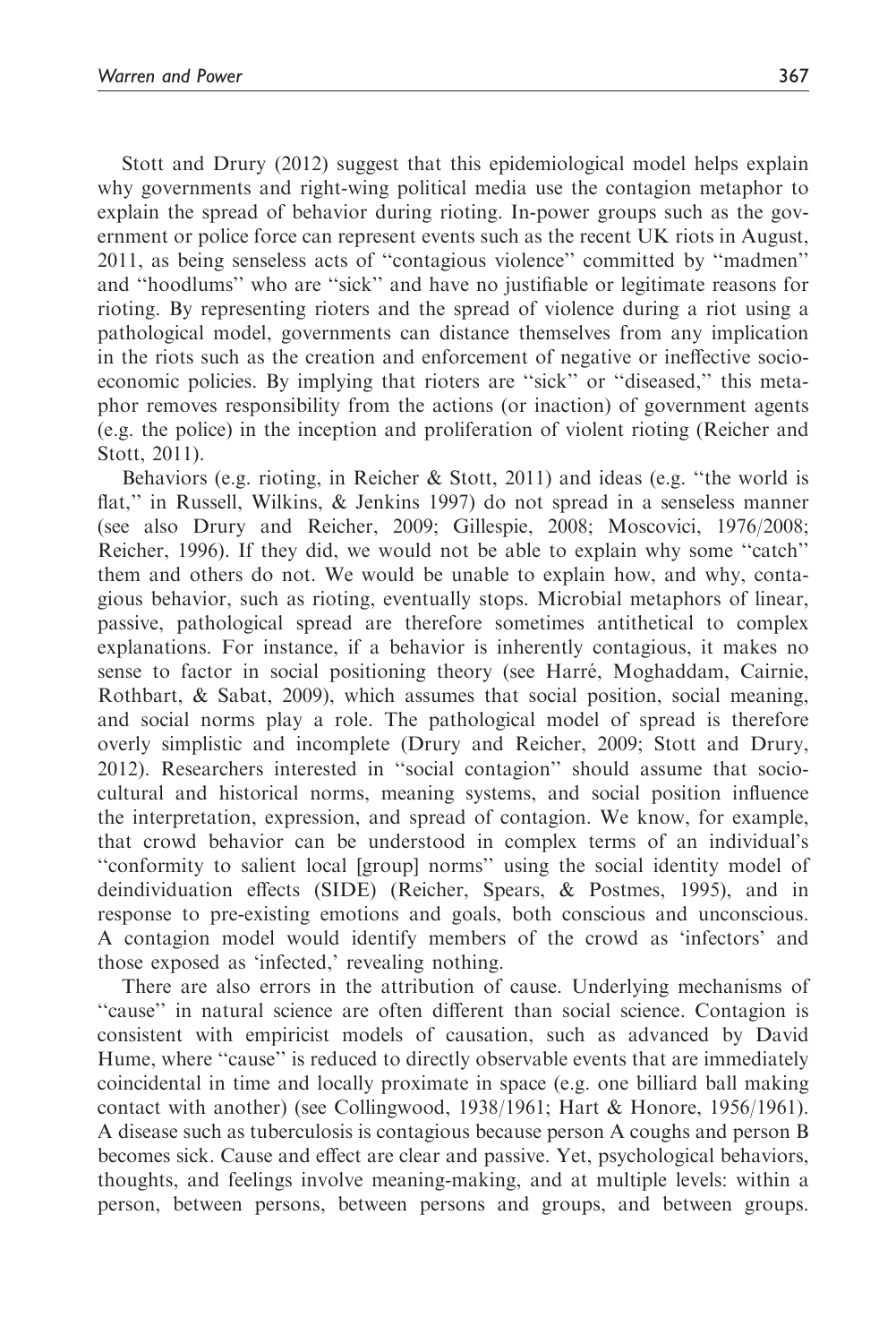At each stage, human beings negotiate meaning in a way that biological agents do not. This is how we can explain why many appearances of contagion ultimately stop, and why some individuals ''catch'' the idea, feeling, or behavior more than others, if at all.

A dialogical paradigm, we argue, corrects the troubles caused by an epidemiological metaphor. It does this by assuming that relationships involved in the spread of a behavior, thought, or feeling, are dynamic rather than linear. This means that the actions of one group affect the response from the other (see Power, 2011; Power & Peterson, 2011). It also assumes that relationships are mediated by signs and assume alterity: the self is always bound to ''others,'' such that both mutually constitute each other (Bell & Gardiner, 1998; Marková, 2003; Märtsin, et al., 2011). To illustrate we briefly review two cases of behavior ''epidemics'': riots and laughter. We first describe each case as originally represented in the literature, then we apply the dialogical paradigm to reconsider the findings. These are meant to be illustrative and not an exhaustive application of different theories within the dialogical paradigm.

### Riot epidemics

According to Reicher and Stott (2011), the immediate governmental reaction to the UK riots in August, 2011 was to represent the rioters as ''mindless'', ''thugs'' and ''criminals,'' who randomly attacked and burned buildings in English cities and had no legitimate cause for protest. It was assumed that violence spread contagiously in a linear fashion from one person to another and would need to be controlled by force or quarantine. However, Reicher and Stott explain that the initial riot, initiated on 6 August 2011, was perpetuated by the Tottenham police failing to adequately communicate with a group of protestors who had gathered outside their local police station. The protestors were seeking answers to the previous day's shooting by police of an unarmed man named Mark Duggan. More recently, a similar series of events seems to have sparked the recent riots in Ferguson, Missouri, where an unarmed man named Michael Brown was shot by the police force. Police also are widely reported to have failed to adequately communicate with the family of the victim.

Reicher and Stott's analysis suggests that the failure of the police to treat the protestor grievances as legitimate, rather than 'senseless' or 'crazed,' led to an ingroup consolidation of protestor anger. When police tried to disperse the crowd, this in-group solidarity spilled out into violence. The crowds' social identity changed from a heterogeneous group of protestors to a homogenous group of rioters. Reicher and Stott's analysis further reveals how the rioters regulated the riots: certain buildings were targeted and others were not. When 'legitimate' buildings were set ablaze, the researchers suggest, rioters helped to evacuate people from adjoining apartments. This resonates with observations of the 1992 riots in L.A. when mostly Korean shops in a predominately black neighborhood were targeted,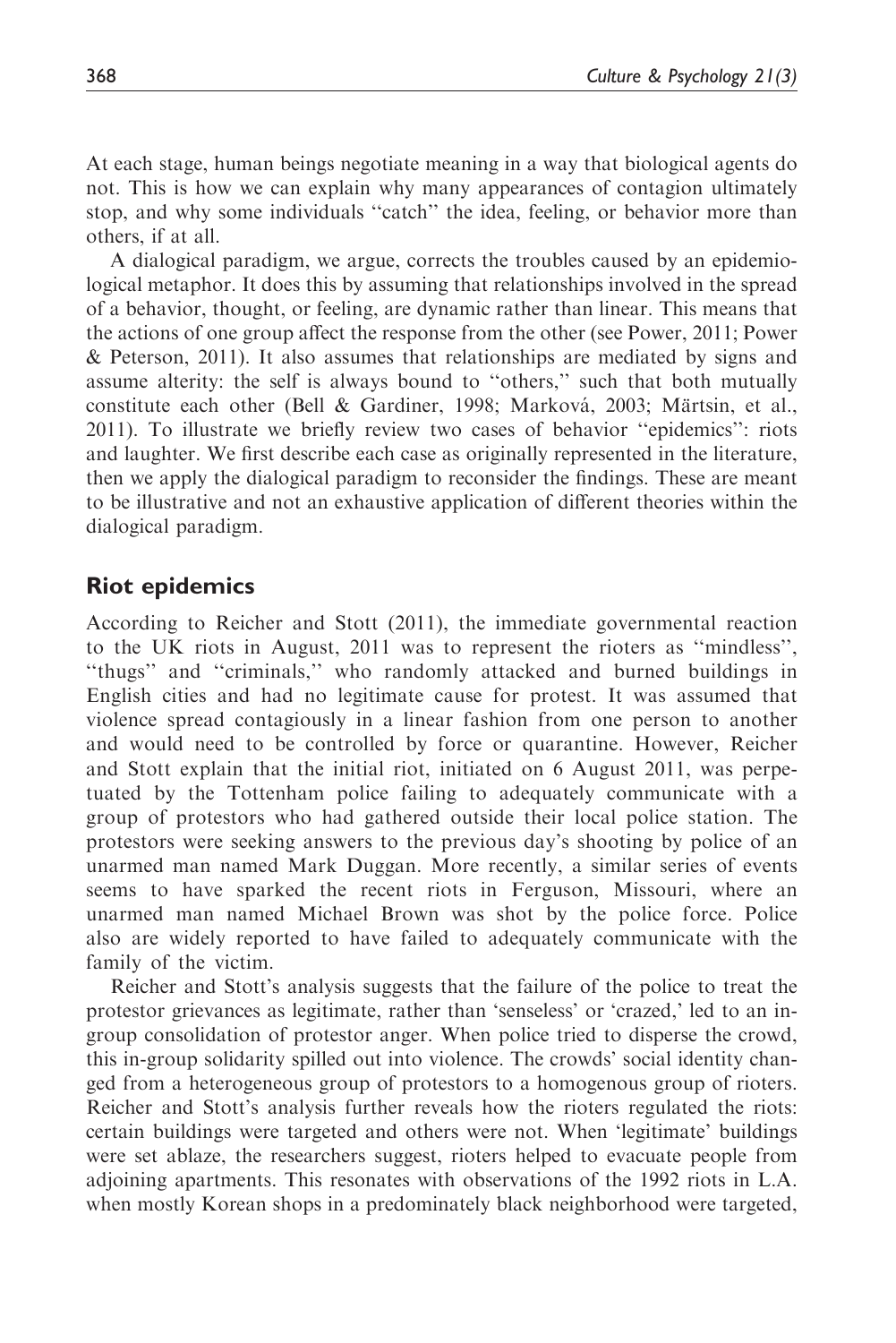far from random or meaningless patterns of behavior. Reports suggest that shops with the sign 'black owned' were left alone, and when they were targeted, there is evidence to suggest rioters told others not to target certain premises. This interpretation illustrates that rioting is dialogical, occurring between people in a context of meaning and norms actively changing in a specific socio-cultural context. These types of analysis of interactions between groups during riots reveal the importance of the dialogical paradigm to understanding complex social phenomena. Gillespie and Cornish (2014) have begun to develop a methodology for analyzing interactions in utterances, texts, and observations of video and related forms of media (see Appendix). These ''sensitizing questions'' are the types of questions already being employed by researchers using to the elaborated social identity model (ESIM) to understand riots. The innovation by Gillespie and Cornish is to simply state a series of six interrelated questions (and 10 sub-questions) to guide

context of the utterance or phenomena; ask what the speaker is doing and who are they addressing; who is doing the talking (power-relations); what future is being constituted; what are the responses from the other. We believe these ''sensitizing questions'' can be modified not only to understand the spread of rioting, but other contagious behaviors and ideas too. It offers a broad framework that extends beyond the limited scope of the biological model of contagious spread. It has the potential to offer new explanations and insights for seemingly non-patterned behavior.

future research using the dialogical paradigm. Researchers need to address the

Social contagion theory, the idea that certain behaviors are contagious, is not really a theory, nor one suited for riots. Consistent with the dialogical paradigm, the ESIM is now the dominant theory in explaining the inception, proliferation, limits, and patterns of rioting in various socio-cultural contexts (Drury & Reicher, 2009; Reicher, 1996, 1984; Reicher & Stott, 2011; Stott & Drury, 2012). According to the ESIM, protestors often define themselves as a heterogeneous group, but are often identified by police as a homogeneous group who are a potential threat to public order. The power relation between both groups is asymmetrical, with police being the dominant force. As a consequence of police repositioning the protestors from a heterogeneous to a homogeneous group, there is also a subsequent shift in the protestor's identity. Associated with this new identity are new forms of (now) legitimate action in the form of violence.

# Contagious laughter

According to Provine (2000), first symptoms of the 1962 outbreak of contagious laughter in Tanganyika (now Tanzania) reportedly appeared 30 January, when three girls began laughing in a missionary school for girls ages 12–18, in Kashasha village. Reports held that laughing, crying, and agitation quickly spread to 95 out of the 159 students, and school was soon after forced to close. Individual laugh attacks lasted from minutes to a few hours, recurring up to four times a day. In a few cases, the symptoms persisted for 16 days. Within 10 days of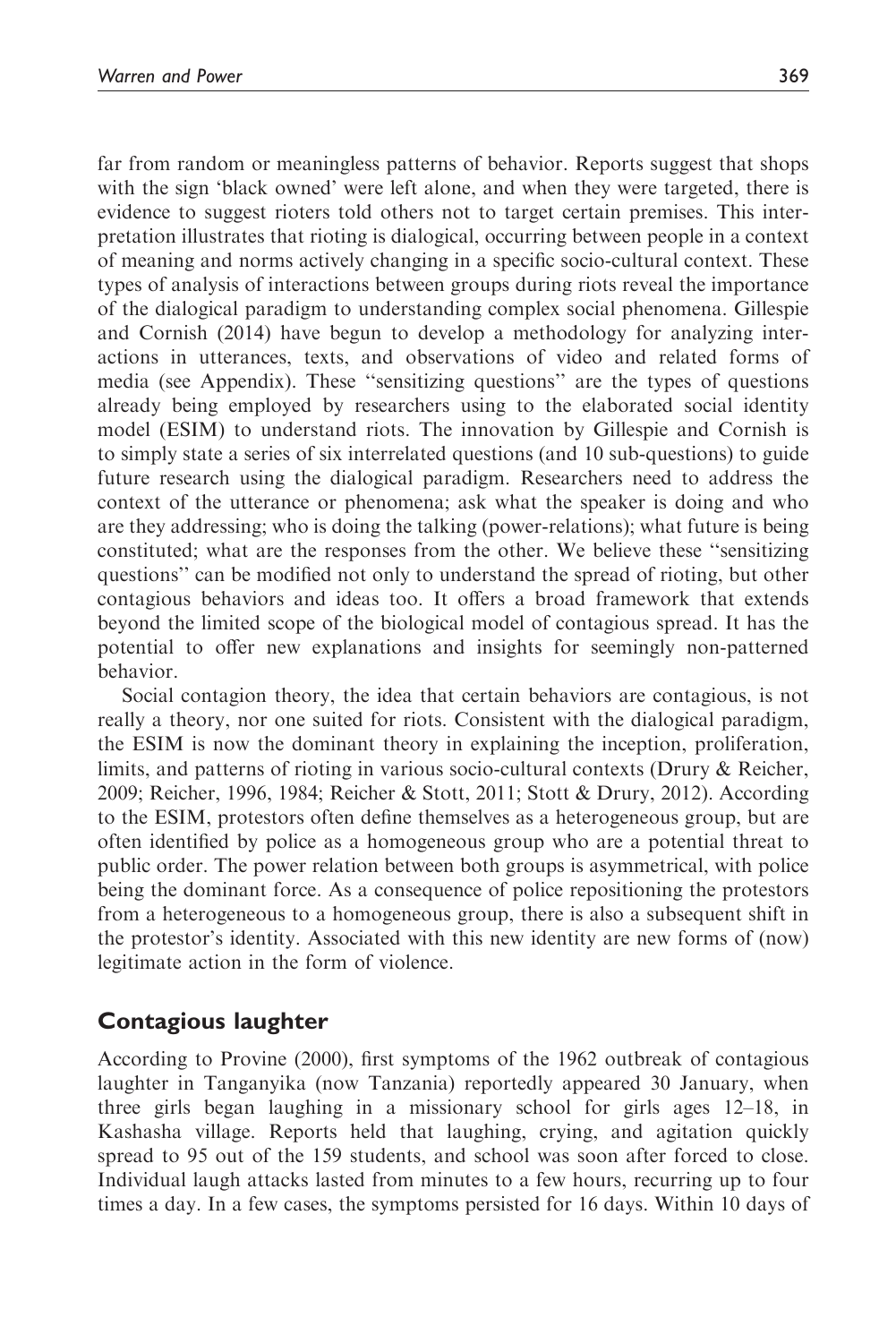the school closing, laugh attacks were reported in the nearby village of Nshamba, where several of the Kashasha girls lived. There, 217 out of 10,000 Nshamba villagers, mostly young adults of both sexes and schoolchildren, were reportedly afflicted.

The Kashasha school students spread the laughter even further to neighboring villages and affected other schools. In Bukoba, the Ramashenye girl' middle school was forced to close in mid-June when 48 of the 154 girls were overcome with laughter. Yet, another outbreak appeared in Kanyangereka village, 20 miles from Bukoba, where one of the Ramashenye girls lived. That girl's family also showed symptoms. The outbreak quickly spread to boys, affecting two nearby boys' schools, both of which were forced to close. The epidemic afflicted roughly 1000 people in tribes bordering Lake Victoria in modern-day Tanzania and Uganda. Overall, 14 schools were forced to close, temporarily, and the epidemic in total lasted over two and a half years. Government authorities intervened to control it by quarantining certain villages, and the behavior was labeled as having ''hysterical'' origins after alternatives such as toxic reaction and encephalitis were excluded.

What these conclusions overlooked was the dialogical meaning of the laughter: the who and the why, to whom. According to Provine (2000), the greater the relatedness between the ''victim'' and observer of a laugh attack, the more likely it was that the witness was affected. Laughter spread along the lines of tribal, family, and peer affiliation. Females were most affected, and boys affected later. But being exposed to someone during a laugh attack was not enough to ''catch'' the behavior. If mere exposure led to spread, then laughter would have spread indiscriminately, indefinitely, and globally. The authors of this article might still be laughing right now. Yet it did not. We do not know why it stopped, and it is possible that we do not know because the wrong questions were asked, based on the wrong metaphor. Laughter might have been a normatively acceptable way of releasing stress in the midst of environmental burdens such as poverty or social control. Or perhaps it functioned in some other meaningful way for the people who chose to participate in it.

# The dialogical paradigm

Fundamental to the dialogical paradigm is an interest in human motivation and communication (Linell, 2009), intentionality and perceived audiences (Bakhtin, 1981), socio-cultural and historical contexts (Markova´, 2003), and trust, tensions, and (mis-) understandings (Marková & Gillespie, 2011). Contagious spread of behavior, thoughts, and emotions can only be understood, we argue, as an interaction between motivated agents and their context, rather than a linear transmission between unconscious cells. Individuals experience and engage with behaviors, cognitions, and ideas around them, appropriating them entirely, partly or not at all. Some contagion may be more automatic and unconscious than others, but even automatic behaviors (e.g. yawning or laughter) are regulated by social norms,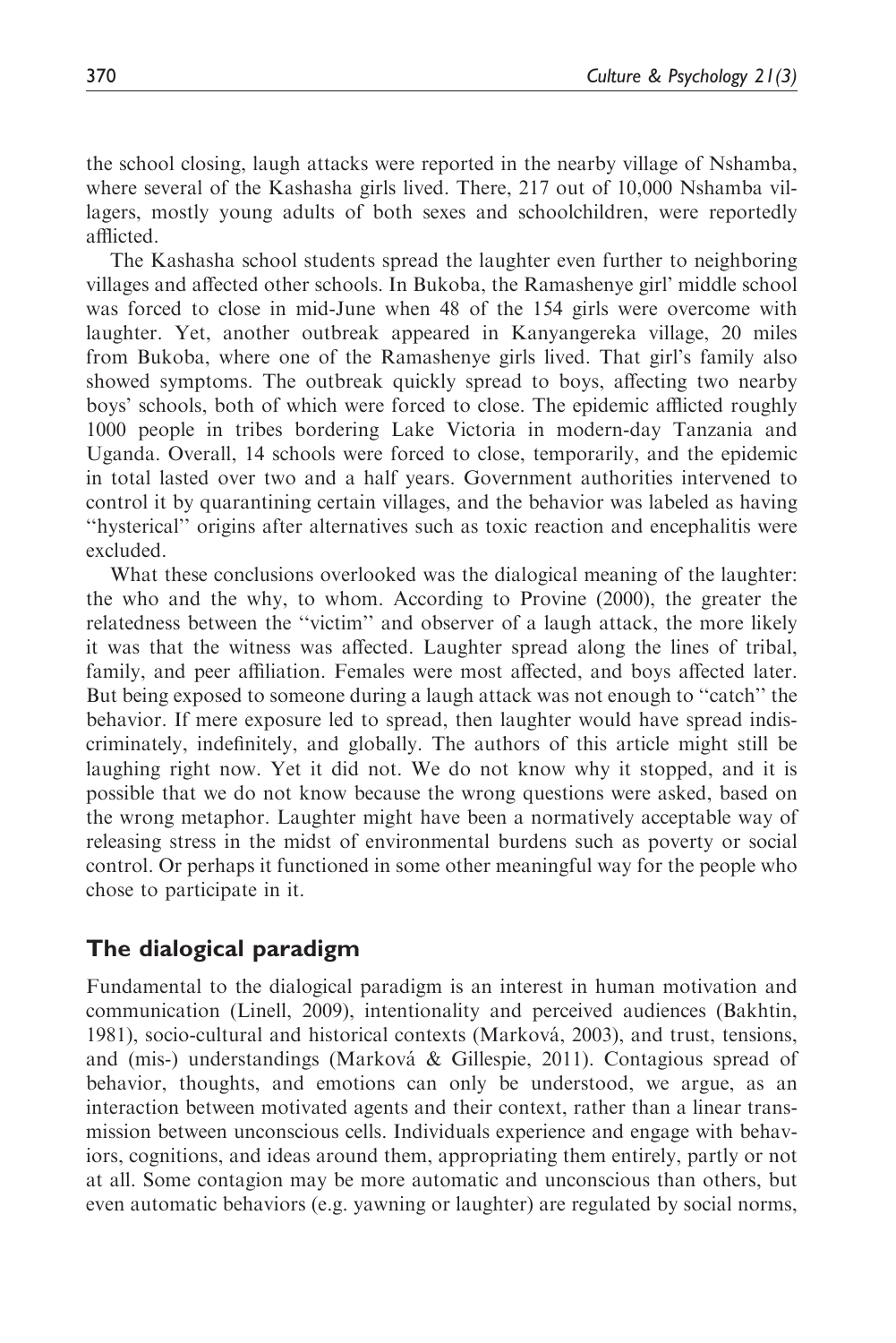which appropriate what is and is not socially acceptable in any given context. Individuals actively engage with the substance of contagion, accepting, altering or (ending) its transmission through dialogical (or dialogical inhibiting) interactions.

This interpretation resonates with the work of Moscovici (2008/1976) on the diffusion of psychoanalysis in French society. His study revealed how different groups accepted, appropriated or refuted psychoanalytic ideas from their social position. Catholics, for example, anchored psychoanalytic ideas in terms of confession, allowing them to objectify new ideas in terms of pre-existing ones, thus familiarizing the new ideas and concurrently strengthening the position on confession.

This interpretation also helps us understand how ''contagion'' may reflect a strategy for communication between groups. Consider, for instance, the 1962 case of ''psychogenic contagion'' at a Midwestern electronics plant in the United States (Cohen, Colligan, Wester, & Smith, 1978). According to reports, 51 workers claimed that they smelled a strange odor and complained of dizziness, headaches, weakness, and nausea. A careful inspection of the plant yielded no evidence of any agents that would cause the reported symptoms. Cohen et al. (1978) investigated the incident by conducting a questionnaire on affected and unaffected workers to study their work conditions and exposure to stress. Cohen's team found that affected workers reported poorer interpersonal relations, more work pressure, more job-role ambiguity, and less control in their job situations than non-affected workers. This psychological stress, Cohen's team hypothesized, had no other outlets for expression. Over a period of time, a socially acceptable means of expression was produced by one group of workers: a mass physical symptomology.

Colligan and Murphy (1982) later reviewed Cohen's study and 22 other incidents of so-called contagious psychogenic illness and agreed with the underlying mechanisms suggested by Cohen et al. (1978) about the nature of psychogenic illness. They even cited additional factors believed to play a role, such as gender, boredom, presence of physical stressors, level of perceived job stress, adequacy of interpersonal communications, and labor-management relations. Where voicing negative feelings in the workplace or elsewhere may not be seen as socially unacceptable, feeling sick from the same thing that makes others sick is a normatively acceptable outlet for those emotions, as well as a strategy for building group solidarity. Questioning the context, and people's positions within it, and their relationship to one another, offers interesting ways to understand how psychogenic illness can spread between co-workers.

# Future directions

The application of the dialogical paradigm to studies on social contagion opens several exciting areas for future research. For instance, the ESIM can inform our understanding of the spread of rioting as seen during the Arab Spring, the response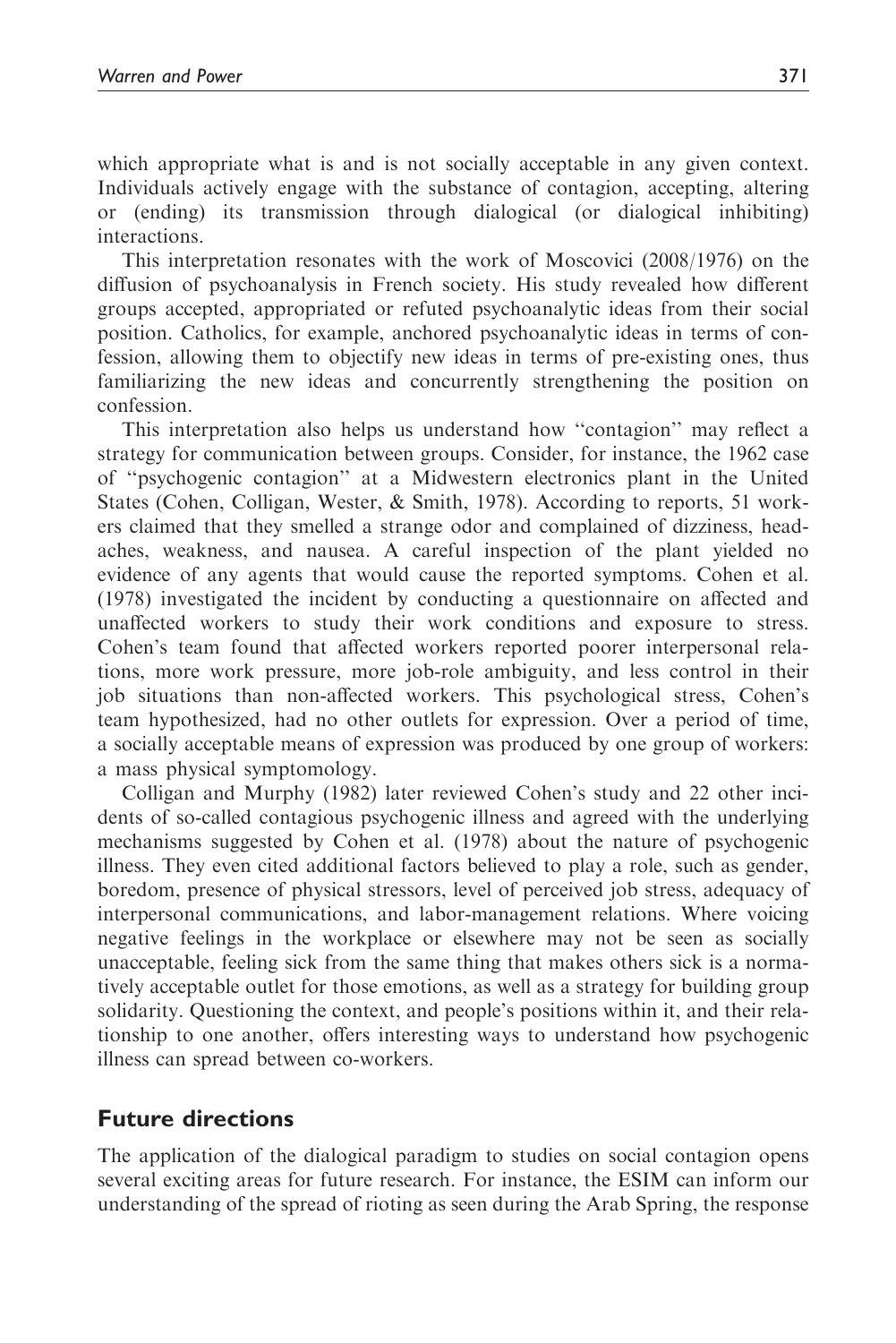to the Danish ''Muhammad'' cartoons around the Muslim world, as well as Syria, Egypt, and elsewhere around the world, like in Ferguson, Missouri. The axiomatic starting point for conceptualizing these, and future riots, must reject a passive and linear conceptualization as espoused by a pathological model of contagious spread. Instead, analyses sensitive to broad historical, cultural, social, and economic contexts; the individuals and their actions in relation to others within these shifting and complex contexts, both in the past, present, and future, should be considered in trying to understand the spread of culturally situated spread of behaviors, ideas, representations, and values. The ESIM researchers illustrate how this can be done in relation to analysis of interview and video-based data with regard to protests and rioting. We argue that the theoretical and methodological tools of the dialogical paradigm can best help us understand contagious spread in complex socio-cultural worlds.

The application has implications for increasingly popular research on the ''contagious'' spread of emotions as well. Now widely used are instruments for measuring the social contagion of depression (e.g. Christakis & Fowler, 2007) and happiness (e.g. Totterdell, 2000). Predisposition to contagion has been measured using the susceptibility to emotional contagion scale (ECS) (Siebert, Siebert,  $\&$ McLaughlin, 2007) and has been used to test the spread of burnout, depression, and professional impairment among social workers, for example. Also used is the ECS, 15-item unidimensional measure of susceptibility to others' emotions (Doherty, 1997), adapted by researchers in Japan (Kimura, Yogo, & Daibo, 2008) and Sweden (Lundqvist, 2006). These instruments would be made more useful with a dialogical paradigm, paying attention to social meanings and group contexts.

Of the twitching contagion of Le Roy, New York, one neurologist concluded that the contagion was ''a subconscious effect that occurs in patients...prone to anxiety or mood disorders'' (Dube, 2012). Whereas a microbial and interpersonal model envisions such spread as between a ''few bad apples,'' or ''prone'' individuals, the dialogical paradigm adds explanatory power by asking questions about the school environment, the social environment, and the nature of interactions with peers and teachers, for instance. Asking such questions about meaning and social relationships is therefore a necessary step for taking group-level patterns seriously.

Epidemiological metaphors will likely remain popular in social science for their imaginative appeal. This is not to suggest that natural science is responsible for the error. Indeed, the same risks from the transfer of metaphors of natural science origin to social science can also apply to metaphors of social science origin applied to natural science. Perhaps the most famous illustrations of this are in the mereological fallacy, but also in more informal applications such as language of ''fighting cancer,'' applying terms of war and agency to inherently biological processes (Periyakoil, 2008). Our advice, therefore, is to correct and appropriate the natural science metaphors already used in social science with the dialogical paradigm, a set of diverse theories that assume an interest in motivations and meaning. Doing so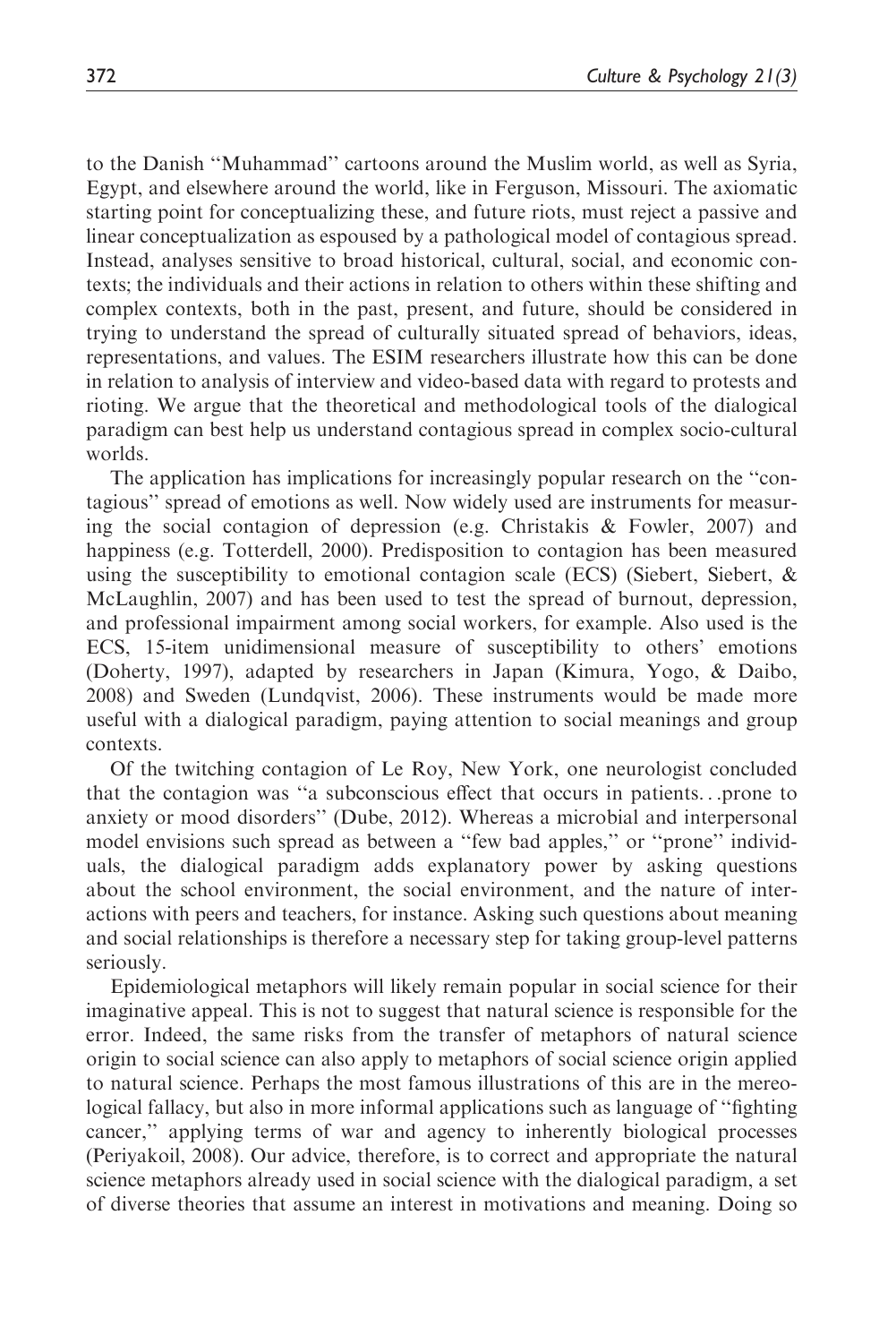for claims of ''contagion,'' we have argued, adds explanatory power for diverse social phenomena, from the nature of spread in riots, to laughter epidemics, to dance crazes, to cases of mass psychogenic illness.

#### Acknowledgements

This article was improved with feedback from Alex Gillespie, Fathali Moghaddam, Clifford Stott, Brady Wagoner, and several anonymous reviewers.

#### Declaration of Conflicting Interests

The author(s) declared no potential conflicts of interest with respect to the research, authorship, and/or publication of this article.

#### Funding

The author(s) received no financial support for the research, authorship, and/or publication of this article

#### References

- Aitkens, M. (2012, July). Are the Taliban poisoning Afghan schoolgirls? The evidence. The daily beast. Retrieved from http://thedailybeast.com/newsweek/2012/07/08/are-thetaliban-poisoning-afghan-schoolgirls-the-evidence.html.
- Bakhtin, M. (1981). The dialogic imagination: Four essays. Austin: University of Texas Press.
- Bakker, A., & Schaufeli, W. (2000). Burnout contagion processes among teachers. Journal of Applied Social Psychology, 30(11), 2289–2308.
- Bakker, A., Le Blanc, P., & Schaufeli, W. (2005). Burnout contagion among intensive care nurses. Journal of Advanced Nursing, 51(3), 276–287.
- Bartholomew, D. J. (1984). Recent developments in nonlinear stochastic modelling of social processes. Canadian Journal of Statistics, 12, 39–52.8.
- Bass, F. M., Mahajan, V., & Muller, E. (1990). New product diffusion models in marketing: A review and directions for research. Journal of Marketing, 54, 1–26.
- Beer, D. (2007). Microbes of the mind: Moral contagion in late imperial Russia. *Journal of* Modern History, 79(3), 531–571.
- Behnke, P. R., Sawyer, C. R., & King, P. E. (1994). Contagion theory and the communication of public speaking anxiety. Communication Education, 43, 246–251.
- Bell, M. M., & Gardiner, M. (1998). *Bakhtin and the human sciences*. London, UK: Sage Publications.
- Bennett, M. R., & Hacker, P. M. S. (2003). Philosophical foundations of neuroscience. New York, NY: Blackwell.
- Bettencourt, L.M., Cintrn-Arias, A., Kaiser, D. I., & Castillo-Chvez, C. (2006). The power of a good idea: Quantitative modeling of the spread of ideas from epidemiological models. Physica A: Statistical Mechanics and its Applications, 364, 513–536.
- Blumer, H. (1939/1951). Collective behavior. In A. M. Lee (Ed.), Principles of sociology (revised edn., pp. 166–222). New York, NY: Barnes & Noble.
- Camiac, C., & Joas, H. (2003). The dialogical turn: New roles for sociology in the postdisciplinary age. New York, NY: Rowman & Littlefield.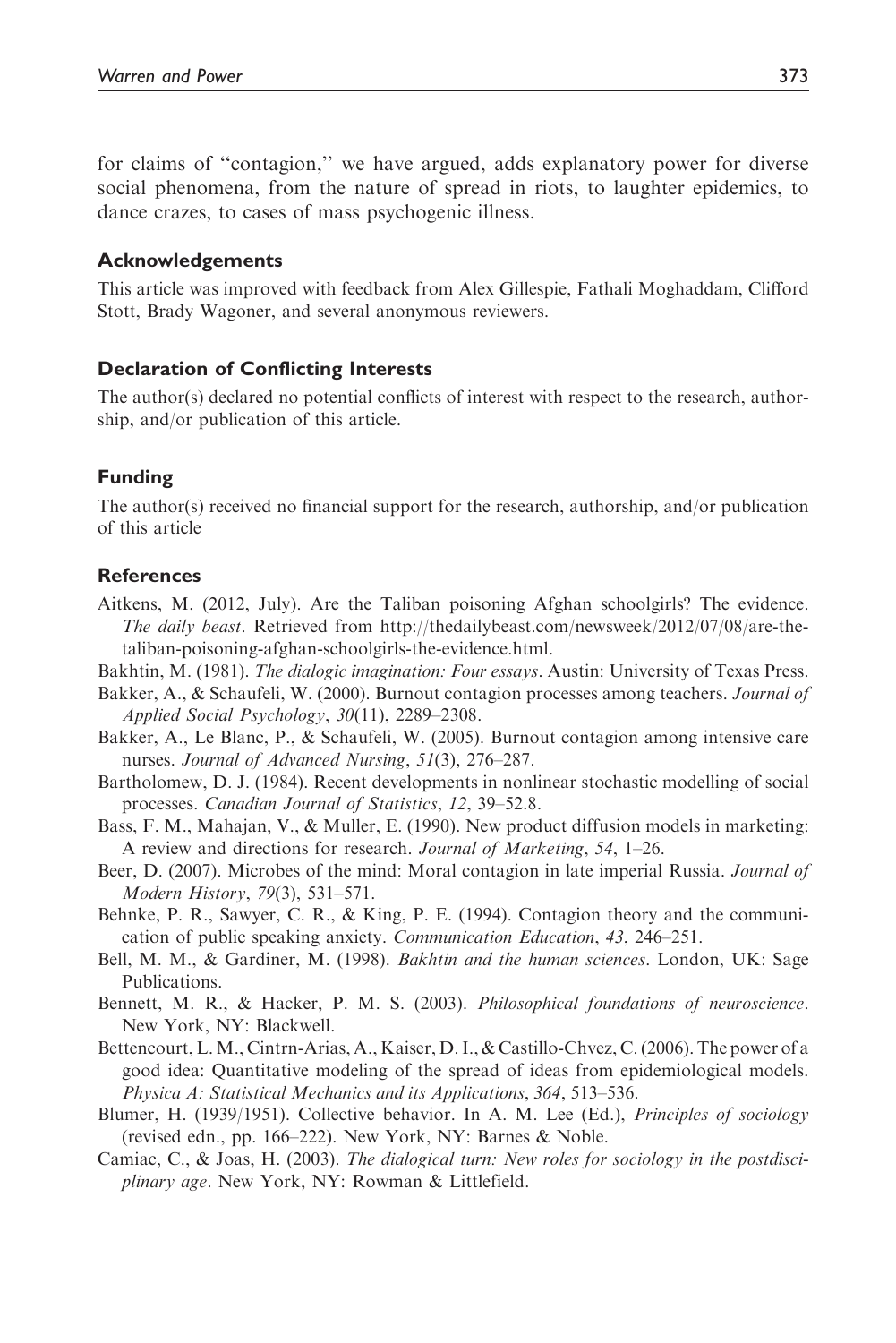- Christakis, N. A., & Fowler, J. H. (2007). The spread of obesity in a large social network over 32 Years. New England Journal of Medicine, 357, 370–379.
- Cohen, B., Colligan, M., Wester, II, W., & Smith, M. J. (1978). An investigation of job satisfaction factors in an incident of mass psychogenic illness at the workplace. Occupational Health Nursing, 26, 10–16.
- Colligan, M. J., & Murphy, L. R. (1982). A review of mass psychogenic illness in work settings. In M. J. Colligan, J. W. Pennebaker,  $&L$ . R. Murphy (Eds.), *Mass psychogenic* illness (pp. 171–182). Hillsdale, NJ: Erlbaum.
- Collingwood, R. G. (1938/1961). On the so-called idea of causation. In H. Morris (Ed.), Freedom and responsibility: Readings in philosophy and law. Stanford, CA: Stanford University Press.
- Connolly, T., & Agberg, L. (1993). Some contagion models of speeding. Accident Analysis and Prevention, 25, 57–66.
- Cox, K. (2012, June) "Superintendant's letter to the community." Le Roy central school district website. Retrieved from www.leroycsd.org/district.cfm?subpage=1458956
- Crandall, C. S. (1988). Social contagion of binge eating. Journal of Personality and Social Psychology, 55, 588–598.
- Dezecache, G., Conty, L., Chadwick, M., Philip, L., Soussignan, R., Sperber, D., ... Grèzes, J. (2013). Evidence for unintentional emotional contagion beyond dyads. PloS one,  $8(6)$ , e67371.
- Dietkmann, O., & Heesterbeek, J. A. P. (2000). Mathematical epidemiology. New York: Wiley.
- Dodds, P. S., & Watts, D. J. (2004). Universal behavior in a generalized model of contagion. Physical Review Letters, 92(21), 218701-1–218701-4.
- Doherty, R. W. (1997). The emotion contagion scale: A measure of individual differences. Journal of Nonverbal Behavior, 21, 131–154.
- Drury, J., & Reicher, S. D. (2009). Collective psychological empowerment as a model of social change: Researching crowds and power. Journal of Social Issues, 65(4), 707-725.
- Dube, R. (2012, February) ''Facebook, YouTube could be spreading 'Mystery Illness' doctor says." NBC news today. Retrieved from http://www.today.com/health/facebook-youtubecould-be-spreading-mystery-illness-doctor-says-1C9381793
- Ennett, S. T., Flewelling, R. L., Lindrooth, R. C., & Norton, E. C. (1997). School and neighborhood characteristics associated with school rates of alcohol, cigarette, and marijuana use. Journal of Health and Social Behavior, 38, 55–71.
- Freedman, J. L., Birsky, J., & Cavoukian, A. (1980). Environmental detriments of behavioral contagion: Density and number. Basic and Applied Social Psychology, 1, 155–161.
- Freedman, J. L., & Perlick, D. (1979). Crowding, contagion and laughter. Journal of Experimental Psychology, 15, 295–303.
- Freire, P. (1970). Pedagogy of the oppressed. New York, NY: Continuum Books.
- Gillespie, A. (2008). Social representations, alternative representations and semantic barriers. Journal for the Theory of Social Behaviour, 38(4), 375–391.
- Gillespie, A. (2011). Dialogical dynamics of trust and distrust in the Cuban missile crisis. In I. Marková, & A. Gillespie (Eds.), Trust and conflict: Representation, culture and dialogue. London, UK: Routledge.
- Gillespie, A., & Cornish, F. (2014). Sensitizing questions: A method to facilitate analyzing the meaning of an utterance. Integrative Psychological and Behavioral Science, 48, 435–452.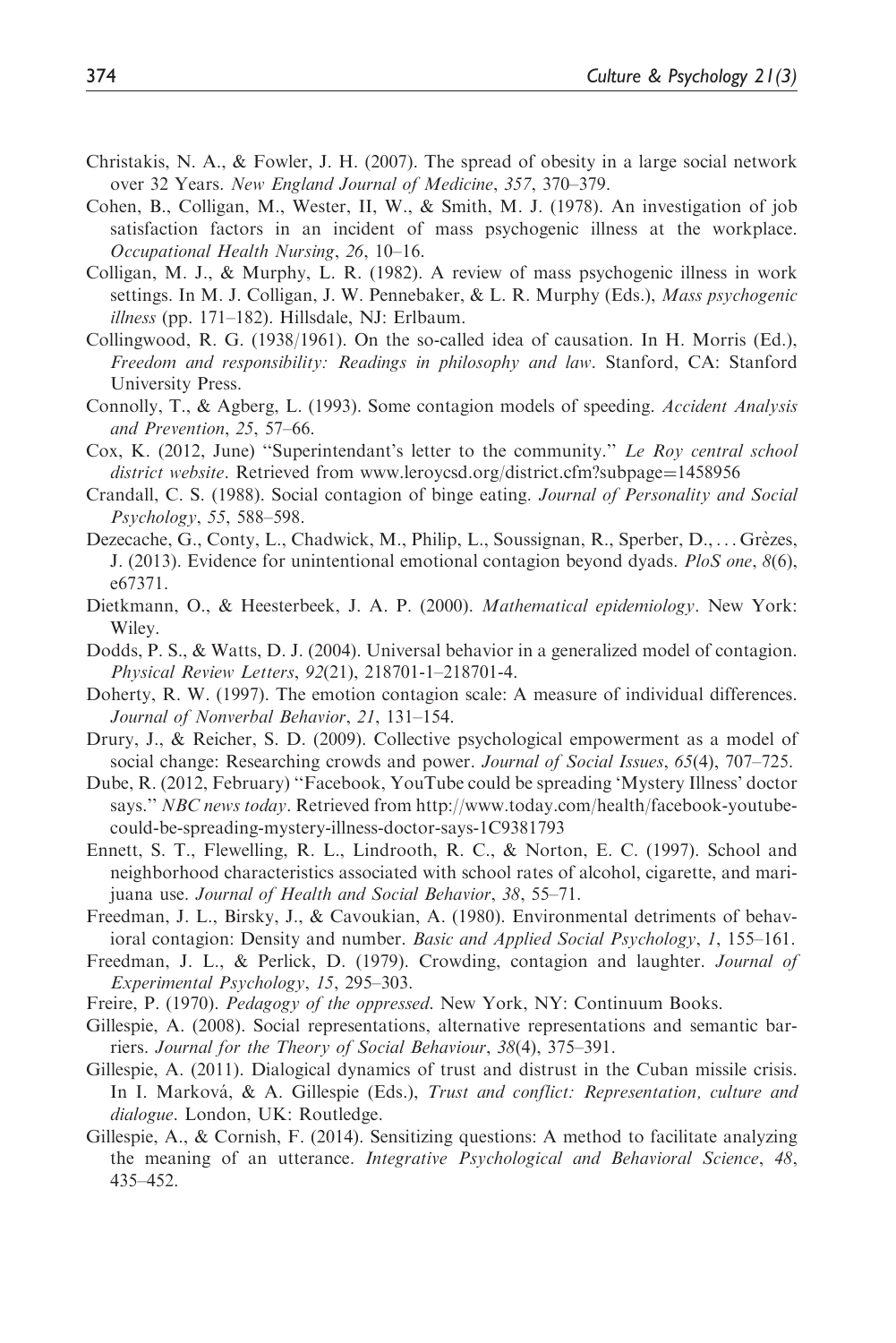- Goethals, G. R., & Perlstein, A. L. (1978). Level of instigation and model similarity as determinants of aggressive behavior. Aggressive Behavior, 4, 115–124.
- Goffman, W. (1966). Mathematical approach to the spread of scientific ideas: The history of mast cell research. Nature, 212, 449–452.
- Gump, B. B., & Kulik, J. A. (1997). Stress, affiliation and emotional contagion. Journal of Personality and Social Psychology, 722, 305–319.
- Haeffel, G. J., & Hames, J. L (2013). Cognitive vulnerability to depression can be contagious. Clinical Psychological Science, 2(1), 75–85.
- Harré, R., Moghaddam, F. M., Cairnie, T. P., Rothbart, D., & Sabat, S. R. (2009). Recent advances in positioning theory. Theory & Psychology, 19(1), 5–31.
- Hart, H. L. A., & Honore, A. M. (1956/1961). Causation in the law. In H. Morris (Ed.), Freedom and responsibility: Readings in philosophy and law. Stanford, CA: Stanford University Press.
- Hecker, J. F. C. (1837). The dancing mania of the middle ages. New York, NY: Burt Franklin.
- Henk, A., Gollwitzer, P., & Hassin, R. (2004). Goal contagion: Perceiving is for pursuing. Journal of Personality and Social Psychology, 87(1), 23–37.
- Hermans, H. (2001). The dialogical self: Toward a theory of personal and cultural positioning. Culture & Psychology, 7(3), 243–281.
- Jones, M. B. (1998). Behavioral contagion and official delinquency: Epidemic course in adolescence. Social Biology, 45, 134–142.
- Jones, M. B., & Jones, D. R. (1995). Preferred pathways of behavioural contagion. Journal of Psychiatric Research, 29, 193–209.
- Kerckhoff, A. C., & Back, K. W. (1968). The June bug: A study in hysterical contagion. New York, NY: Appleton-Century Crofts.
- Kevrekidis, P., Skapinakis, P., Damigos, D., & Mavreas, V. (2008). Adaptation of the emotional contagion scale (ECS) and gender differences within the Greek cultural context. Annals of General Psychiatry, 7(14), 1–6.
- Kimura, M., Daibo, I., & Yogo, M. (2008). The study of emotional contagion from the perspective of interpersonal relationships. Social Behavior and Personality, 36(1), 27–42.
- Kirby, R., & Corzine, J. (1981). The contagion of stigma: Fieldwork among deviants. Qualitative Sociology, 4(1), 3–20.
- Koschmann, T. (1999). Toward a dialogic theory of learning: Bakhtin's contribution to understanding learning in settings of collaboration. In C. M Hoadley,  $\&$  J. Roschelle (Eds.), Proceedings of the Computer Support for Collaborative Learning (CSCL) 1999 Conference (308–313). Mahwah, NJ: Lawrence Erlbaum Associates.
- Kune, T. (1979). ''Metaphor in Science.''. In A. Ortony (Ed.), Metaphor and thought. Cambridge, UK: Cambridge University Press.
- Le Bon, G. (1903). The crowd: A study of the popular mind. (4th imprinting). London, UK: T. Fisher Unwin. (Originally published: Psychologie des foules, 1895).
- Levy, D. A., & Nail, P. R. (1993). Contagion: A theoretical and empirical review and reconceptualization. Genetic, Social and General Psychology Monographs, 119, 183–235.
- Linell, P. (2009). Rething language, mind, and world dialogically: Interactional and contextual theories of human sense-making. Charlotte, NC: Information Age.
- Loersch, C., & DeMarree, K. (2008). Who am I and who are you? Priming and the influence of self versus other focused attention. Journal of Experimental Social Psychology, 45(2), 440–443.
- Lundqvist, L. (2006). A Swedish adaptation of the emotional contagion scale: Factor structure and psychometric properties. Scandinavian Journal of Psychology, 47, 263–272.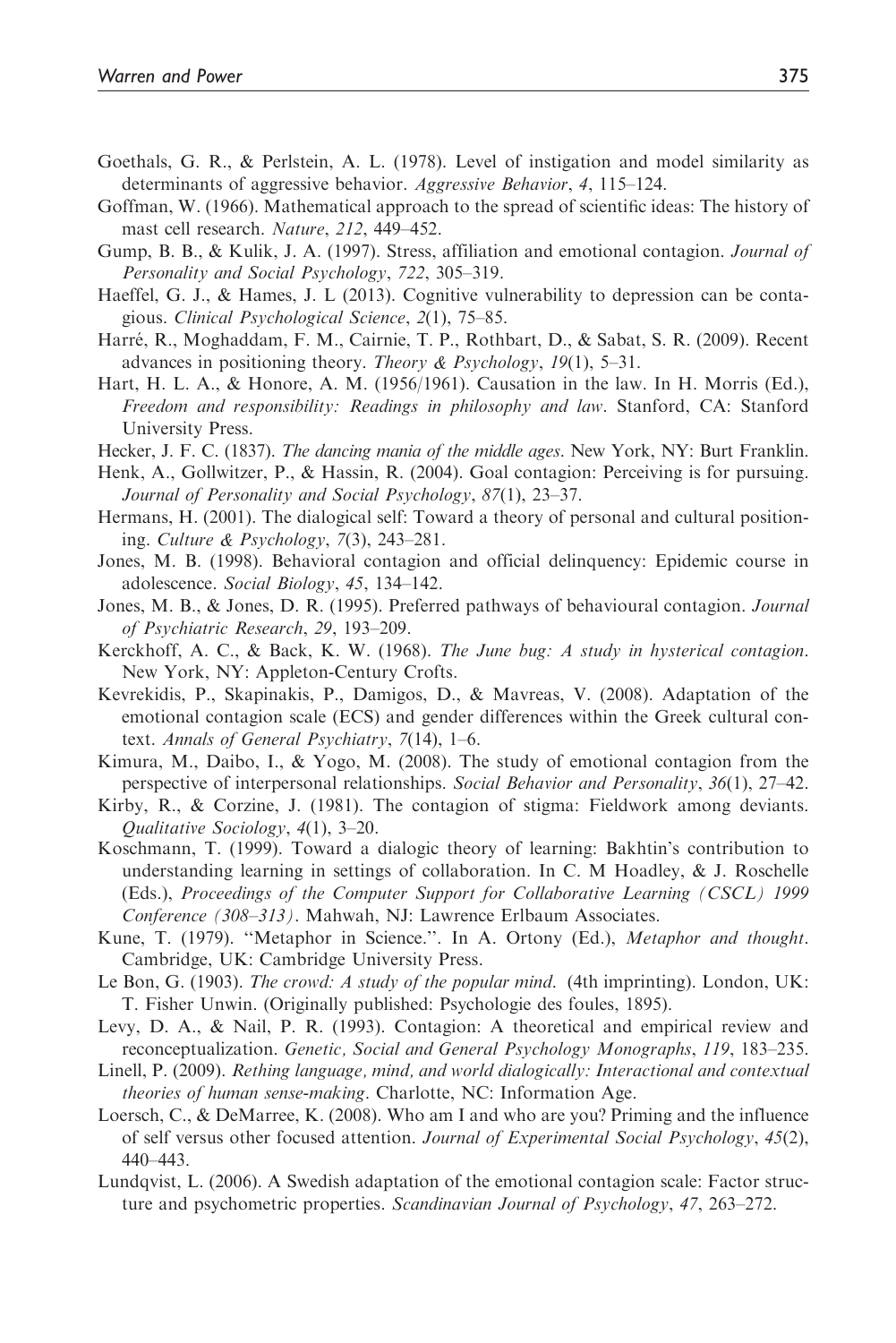- Lundqvist, L. (2008). The relationship between the biosocial model of personality and susceptibility to emotional contagion: A structural equation modeling approach. *Personality* and Individual Differences, 45, 89–95.
- Lux, T. (1998). The socio-dynamics of speculative markets: Interacting agents, chaos, and the fat tails of return distribution. Journal of Economic Behavior and Organization, 33, 143–165.
- McDougall, W. (1920). The group mind. New York, NY: Knickerbocker Press.
- Macpherson, E. D. (1999). Metaphors and social science. Discrete Dynamics in Nature, 3(1), 65–68.
- Marková, I. (2003). Dialogicality and social representations. Cambridge, UK: Cambridge University Press.
- Marková, I., & Gillespie, A. (Eds.) (2011). Trust and conflict: Representation, culture and dialogue. London, UK: Routledge.
- Marsden, P. (1998). Memetics and social contagion: Two sides of the same coin? *Journal of* Memetics-Evolutionary Models of Information Transmission, 2(2), 68–86.
- Märtsin, M., Wagoner, B., Aveling, E. L., Kadianaki, I., & Whittaker, L. (2011). Dialogicality in focus: Challenges to theory, method and application. New York, USA: Nova Science Publishers.
- Milgram, S., Bickman, L., & Berkowitz, L. (1996). Note on the drawing power of crowds of different size. Journal of Personality and Social Psychology, 13, 79–82.
- Moscovici, S. (1976/2008). Psychoanalysis: Its image and its public. Cambridge, UK: Polity Press. (Originally published in 1974)
- Pennebaker, J. W. (1980). Perceptual and environmental determinants of coughing. Basic and Applied Social Psychology, 1, 83–91.
- Periyakoil, V. S. (2008). Using metaphors in medicine. Journal of Palliative Medicine, 11(6), 842–844. doi: 10.1089/jpm.2008.9885.
- Phillips, D. P. (1983). The impact of mass media violence on U.S. homicides. American Sociological Review, 48, 560–568.
- Power, S. A. (2011). Towards a Dialogical Model of Conflict Resolution. *Psychology*  $\&$ Society, 4(1), 53–66.
- Power, S. A., & Peterson, L. (2011). Theorizing propaganda: Extending Kohl. *Psychology* & Society, 4(1), 27–30.
- Power, S. A. (2015). Humans as objects: Processes, predictions and problems. A review of attracted to conflict. In R. R. Vallacher, P. T. Coleman, A. Nowak, L. Bui-Wrzosinska, L. Liebovitch, K. G. Kugler, & A. Bartoli (Eds.), Dynamic Foundations of Destructive Social Relations. Heidelberg, Germany: Springer-Verlag.
- Provine, R. (2000). Laughter: A scientific investigation. New York, NY: Viking.
- Redl, E. (1949). Group emotion and leadership. Psychiatry, 5, 573–596.
- Reicher, S. D. (1984). The St. Pauls riot: An explanation of the limits of crowd action in terms of a social identity model. European Journal of Social Psychology, 14, 1-21.
- Reicher, S. D. (1996). The battle of Westminster: Developing the social identity model of crowd behavior in order to explain the initiation and development of collective conflict. European Journal of Social Psychology, 26, 115–134.
- Reicher, S. D., Spears, R., & Postmes, T. (1995). A social identity model of deindividuation phenomena. In W. Strobe, & M. Hewstone (Eds.), European Review of Social Psychology (pp. 161–198). Chichester, UK: Wiley.
- Reicher, S. D., & Stott, C. (2011). Mad mobs and English men? Myths and realities of the 2011 riots. London, UK: Constable & Robinson.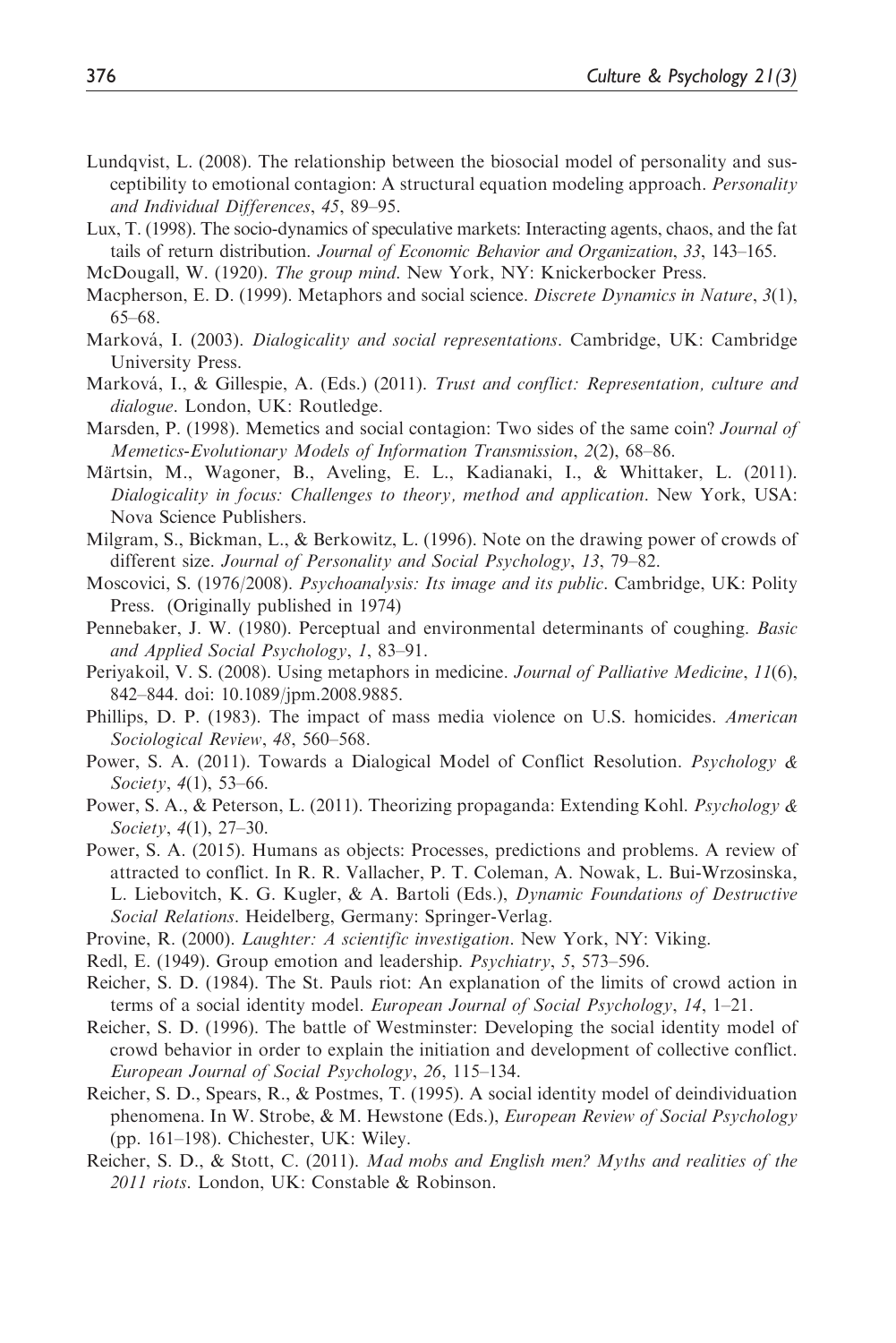Ritter, E. H., & Holmes, D. S. (1969). Behavioral contagion: Its occurrence as a function of different restraint reduction. Journal of Experimental Research in Personality, 3, 242–246.

Rogers, E. M. (1995). The diffusion of innovations (4th edn). New York, NY: The Free Press.

- Rogers, J. L., & Rowe, D. C. (1993). Social contagion and adolescent sexual behavior A developmental EMOSA model. Psychological Review, 100, 479–510.
- Rowe, D. C., Chassin, L., Presson, C., Edwards, D., & Sherman, S. J. (1992). An epidemic model of adolescent cigarette-smoking. Journal of Applied Social Psychology, 22, 261–285.
- Rozin, P., Millman, L., & Nemeroff, C. (1986). Operation of the laws of sympathetic magic in disgust and other domains. Journal of Personality and Social Psychology, 50, 703–712.
- Rozin, P., & Nemeroff, C. J. (1990). The laws of sympathetic magic: A psychological analysis of similarity and contagion. In J. Stigler, G. Herdt, & R. A. Shweder (Eds.), Cultural Psychology: Essays on comparative human development (pp. 205–232). Cambridge, England: Cambridge.
- Rozin, P., & Nemeroff, C. J. (2002). Sympathetic magical thinking: The contagion and similarity "heuristics.". In T. Gilovich, D. Griffin, & D. Kahneman (Eds.), *Heuristics* and Biases: The Psychology of Intuitive Judgment (pp. 201–216). Cambridge, UK: Cambridge University.
- Rozin, P., & Wolf, S. (2008). Attachment to National and Sacred Land and its relation to personal land attachment and contagion. Judgment and Decision Making, 3, 191–194.
- Russell, J. B. (1997). Inventing the flat earth: Columbus and modern historians. New York, NY: Praeger.
- Russel, J. C., Wilson, D. O., & Jenkins, J. E. (1976). Informational properties of jaywalking models as determinants of imitated jaywalking: An extension to model sex, race and number. Sociometry, 39, 270–273.
- Rust, F. (1999). Dance in society. New York, NY: Routledge.
- Salgado, J., & Glegg, J. W. (2011). Dialogism and the psyche: Bakhtin and contemporary psychology. Culture & Psychology, 17, 421–440.
- Sheehan, P. W. (1983). Age trends and the correlates of children's television viewing. Australian Journal of Psychology, 35, 417–431.
- Siebert, C. D., Siebert, F. C., & McLaughlin, A. T. (2007). Susceptibility to Emotional Contagion: Its measurement and importance to social work. Journal of Social Service Research, 33(3), 47–56.
- Soler, M. (2004). Reading to share: Accounting for others in dialogic literary gatherings. Aspects of the dialogic self (pp. 157–183). Berlín: Lehmans.
- Spechler, J. A., & Cannarella, J. (2014). Epidemiological modeling of online social network dynamics. The guardian. Retrieved from http://theguardian.com/technology/2014/jan/22/ facebook-princeton-researchers-infectious-disease.
- Sperber, D. (2000). An objection to the memetic appraoch to culture. In R. Aunger (Ed.), Darwinizing culture: The status of memetics as a social science (pp. 163–173). Oxford: Oxford University Press.
- Stephenson, G. M., & Fielding, G. T. (1971). An experimental study of the contagion of leaving behavior in small gatherings. Journal of Social Psychology, 84, 81–91.
- Stott, C., & Drury, J. (2012). A picture of the pathology of the mass: Exploring the politics and ideology of 'classic' crowd psychology. In A. A. Romero (Ed.), Archaeology for the masses: Theoretical and methodological approaches to a neglected identity category. Oxford, UK: BAR.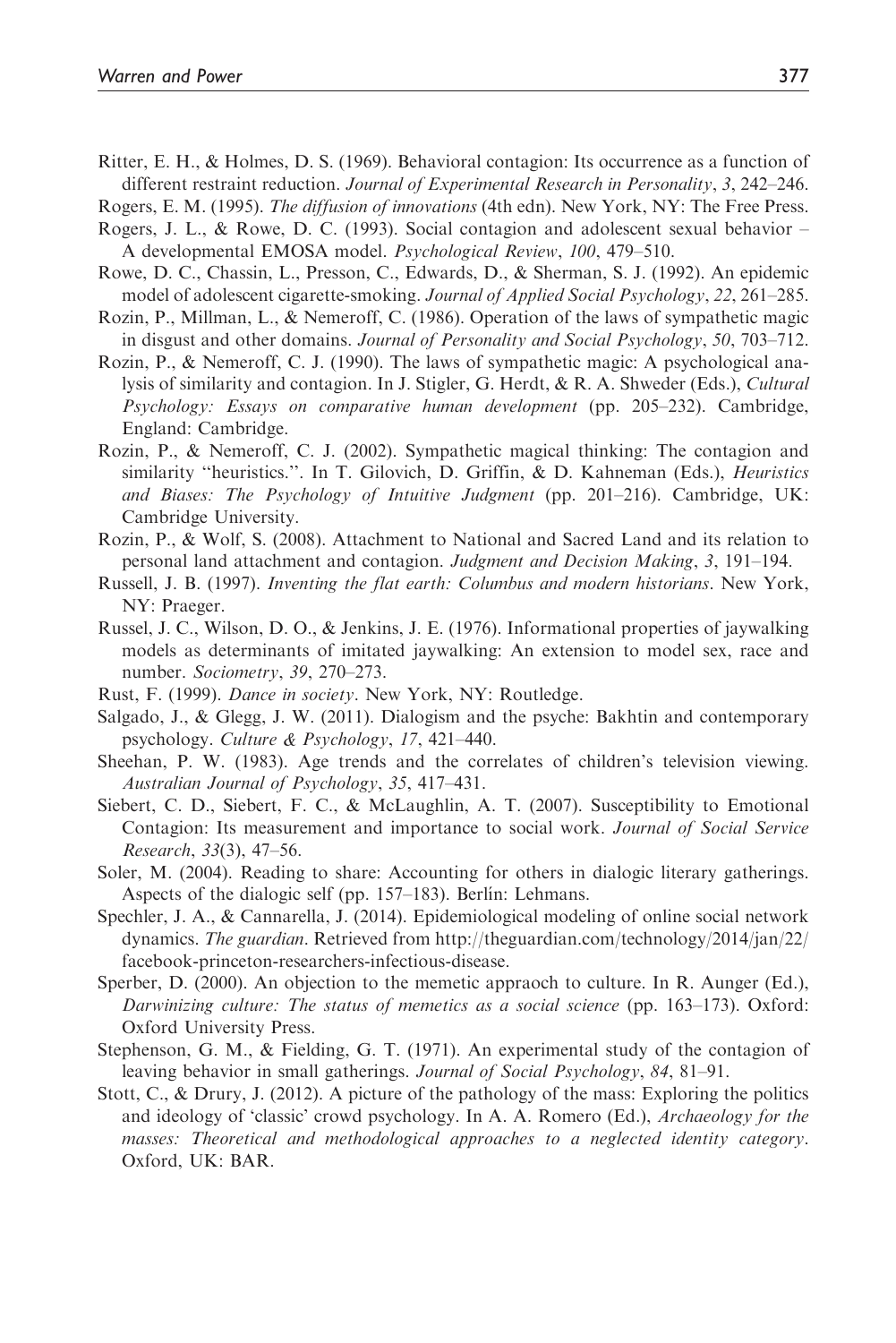- Sullins, E. S. (1991). Emotional contagion revisited: Effects of social comparison and expressive style on mood convergence. *Personality and Social Psychology Bulletin*, 17, 166–174.
- Temzelides, T. (1997). Evolution, coordination, and banking panics. Journal of Monetary Economics, 40, 163–183.
- Thibault, P. J. (2000). The dialogical integration of the brain in social semiosis: Edelman and the case for downward causation. Mind, Culture, and Activity, 7, 291–311.
- Totterdell, P. (2000). Catching moods and hitting runs: Mood linkage and subjective performance in professional sports teams. Journal of Applied Psychology, 85, 848–859.
- Videan, E. N., Fritz, J., Schwandt, M. L., Smith, H. F., & Howell, S. (2005). Controllability in environmental enrichment for captive chimpanzees (Pan troglodytes). Journal of Applied Animal Welfare Science, 8, 117–130.
- Warren, Z., Etcoff, N., Wood, B., Taylor, C., & Marci, C. (2009). Preservation of differences in social versus non-social positive affect in children exposed to war. Journal of Positive Psychology, 4(3), 234–242.
- Watts, D. J. (2002). A simple model of global cascades on random networks. *Proceedings of* the National Academy of Sciences, 99, 5766–5771.
- Wheeler, L. (1966). Toward a theory of behavioral contagion. *Psychological Review*, 73, 179–192.
- Wheeler, L., & Levine, L. (1967). Observer-model similarity in the contagion of aggression. Sociometry, 30, 41–49.

#### Author biographies

Zachary J Warren is Director for the Asia Foundation's Survey of the Afghan People, an annual nationwide poll of Afghan perceptions, now in its 10th year. A PhD candidate in the Department of Psychology at Georgetown University, he holds masters degrees from Harvard University and Georgetown's McCourt School for Public Policy. In Kabul, Warren also manages a Templeton Foundation ''Gods in Minds'' research study on religious cognition.

**Séamus A Power** is a PhD candidate in the Department of Comparative Human Development at the University of Chicago. He has an MA in Human Development from the University of Chicago, an MPhil in Social and Developmental Psychology from the University of Cambridge and a BSc. in Applied Psychology from University College Cork. His present cultural psychological research examines the interplay between cultural values and economics. Specifically, he is interested in the societal and cultural effects of the economic recession in EU nations, most notably in Ireland. His publications have been featured in leading international journals including Science, Psychology & Society, Theory & Psychology, Ethos, and *Europe's Journal of Psychology.* He has forthcoming publications in *Peace &* Conflict. He has written about his research on the Irish response to the economic downturn in *The Guardian* newspaper and spoken about this topic on several national radio programs.